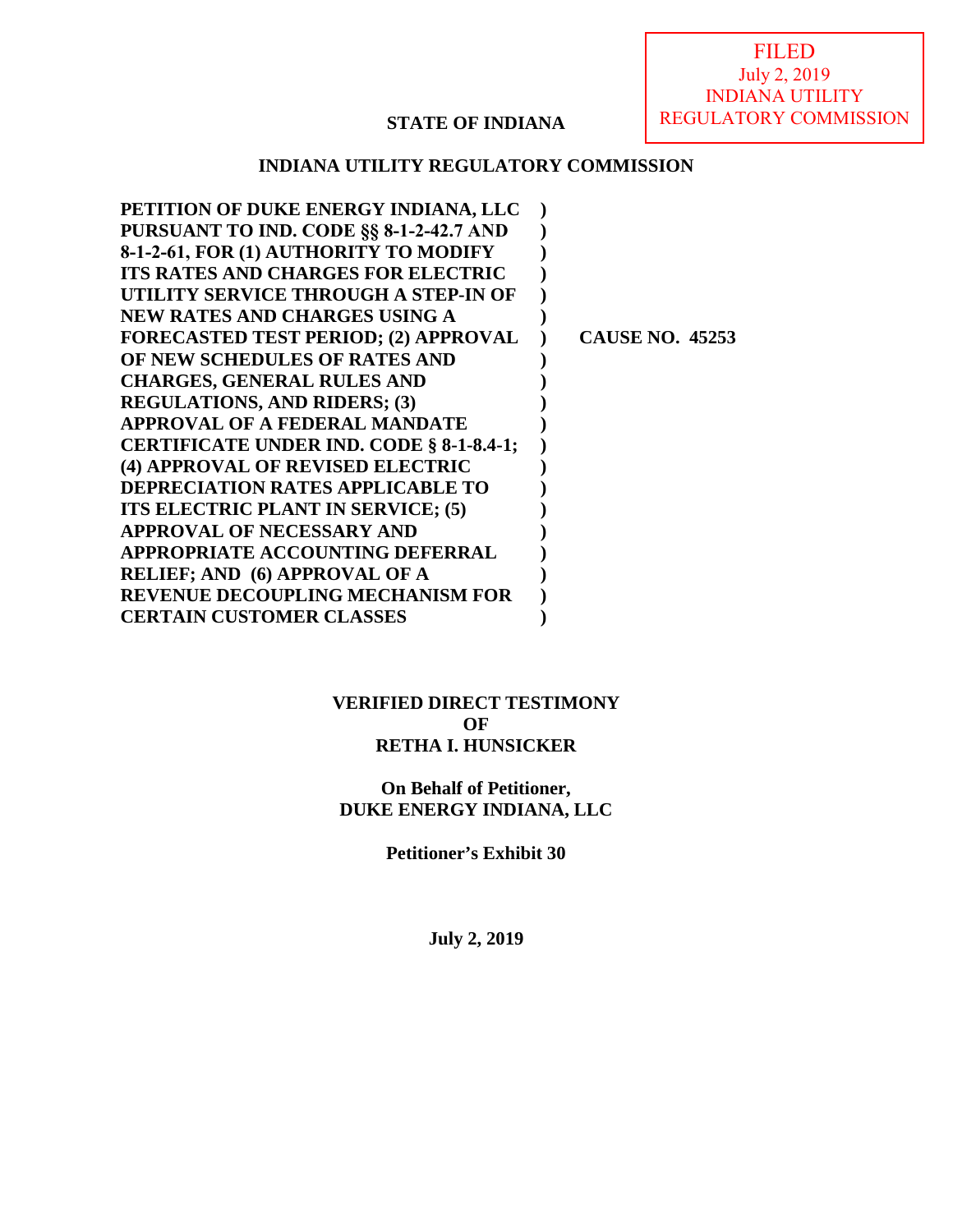#### **DUKE ENERGY INDIANA 2019 BASE RATE CASE DIRECT TESTIMONY OF RETHA I. HUNSICKER**

### **DIRECT TESTIMONY OF RETHA I. HUNSICKER VICE PRESIDENT CUSTOMER CONNECT-SOLUTIONS DUKE ENERGY BUSINESS SERVICES LLC ON BEHALF OF DUKE ENERGY INDIANA, LLC BEFORE THE INDIANA UTILITY REGULATORY COMMISSION**

| $\mathbf{1}$   |    | <b>INTRODUCTION</b><br>I.                                                        |
|----------------|----|----------------------------------------------------------------------------------|
| $\overline{2}$ | Q. | PLEASE STATE YOUR NAME AND BUSINESS ADDRESS.                                     |
| 3              | A. | My name is Retha I. Hunsicker, and my business address is 400 South Tryon        |
| $\overline{4}$ |    | Street, Charlotte, North Carolina.                                               |
| 5              | Q. | BY WHOM ARE YOU EMPLOYED AND IN WHAT CAPACITY?                                   |
| 6              | A. | I am employed as Vice President Customer Connect-Solutions for Duke Energy       |
| 7              |    | Business Services LLC, a service company subsidiary of Duke Energy               |
| 8              |    | Corporation ("Duke Energy"), and a non-utility affiliate of Duke Energy Indiana, |
| 9              |    | LLC ("Duke Energy Indiana" or "Company").                                        |
| 10             | Q. | PLEASE DESCRIBE YOUR RESPONSIBILITIES AS VICE PRESIDENT                          |
| 11             |    | <b>CUSTOMER CONNECT-SOLUTIONS.</b>                                               |
| 12             | A. | I have executive management oversight for the customer information system        |
| 13             |    | ("CIS") consolidation project known as Customer Connect, including the           |
| 14             |    | planning, execution and deployment. This program is responsible for the          |
| 15             |    | successful deployment of a new customer platform that will enable the functional |
| 16             |    | capabilities needed to meet our strategic purpose of powering the lives of our   |
| 17             |    | customers by transforming how we serve them.                                     |
| 18             | Q. | PLEASE DESCRIBE YOUR EDUCATIONAL AND PROFESSIONAL                                |
| 19             |    | <b>BACKGROUND.</b>                                                               |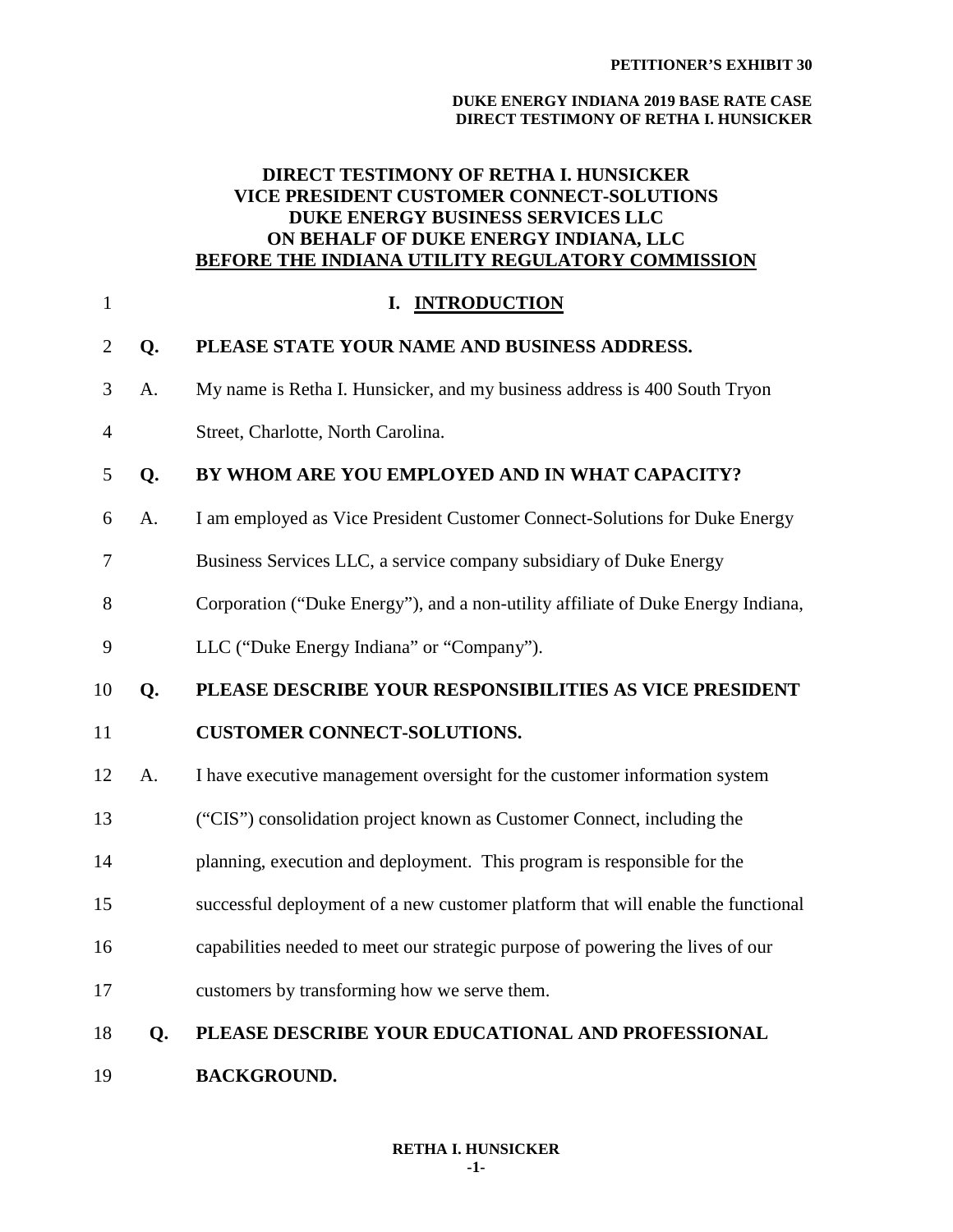| $\mathbf{1}$   | A. | I hold a Bachelor of Science degree in Business Administration from Indiana       |
|----------------|----|-----------------------------------------------------------------------------------|
| $\mathbf{2}$   |    | Wesleyan University. Since 1981, I have been employed by, and worked for,         |
| 3              |    | companies under what is now Duke Energy. I began my career with Public            |
| $\overline{4}$ |    | Service Indiana, the predecessor to Duke Energy Indiana, as an accounting         |
| 5              |    | assistant. Since then, I have held positions with increasing levels of            |
| 6              |    | responsibility. More recently, the roles I've held include Director, Business     |
| 7              |    | Standards and Integration, and General Manager, Smart Energy Systems &            |
| 8              |    | Processes. In 2012, I took the position of Regional Director, Customer Services,  |
| 9              |    | leading our Midwest contact centers, before promoting to Vice President,          |
| 10             |    | Customer Contact Operations in 2013. I assumed my current role as Vice            |
| 11             |    | President Customer Connect-Solutions in 2015.                                     |
| 12             | Q. | WHAT IS THE PURPOSE OF YOUR TESTIMONY IN THIS                                     |
| 13             |    | PROCEEDING?                                                                       |
| 14             | A. | The purpose of my testimony is to discuss the CIS used by Duke Energy Indiana     |
| 15             |    | and explain why it is necessary to convert that CIS into a modern customer        |
| 16             |    | service platform.                                                                 |
| 17             |    | <b>II. DUKE ENERGY'S CURRENT CIS</b>                                              |
| 18             | Q. | PLEASE EXPLAIN THE PURPOSE OF A CIS.                                              |
| 19             | A. | A CIS manages the billing, accounts receivable, and rates for the Company and is  |
| 20             |    | the central repository for all customer information. It links the consumption and |
| 21             |    | metering process to payments, collections, and other downstream processes         |
| 22             |    | including additional work order requests such as service connections and          |
|                |    |                                                                                   |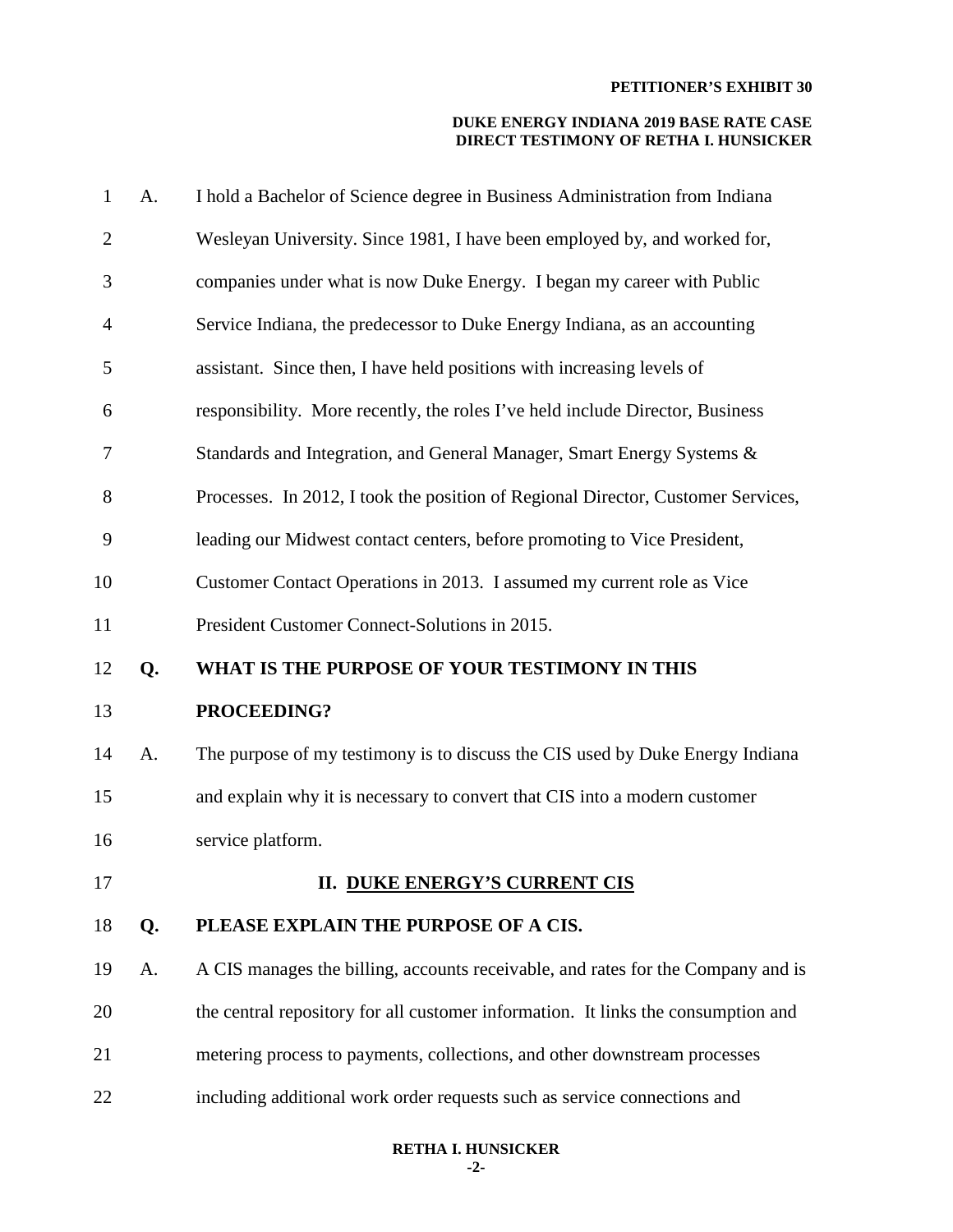#### **DUKE ENERGY INDIANA 2019 BASE RATE CASE DIRECT TESTIMONY OF RETHA I. HUNSICKER**

| $\mathbf{1}$   |    | disconnections, outages and trouble requests. A CIS also manages customer         |
|----------------|----|-----------------------------------------------------------------------------------|
| $\overline{2}$ |    | profiles and integration of data to provide a holistic view of the customer and   |
| 3              |    | should enable expected customer capabilities.                                     |
| $\overline{4}$ | Q. | PLEASE PROVIDE A GENERAL DESCRIPTION OF THE COMPANY'S                             |
| $\mathfrak s$  |    | <b>EXISTING CIS.</b>                                                              |
| 6              | A. | The current CIS for Duke Energy Indiana was developed more than thirty years      |
| 7              |    | ago, beginning in 1987, and was put in service in 1993. The current CIS was       |
| $8\,$          |    | designed as a premise-based system, meaning it was developed to communicate       |
| 9              |    | with the meter attached to a premise, without regard to who may be consuming      |
| 10             |    | the services provided through that meter or how they may be consuming those       |
| 11             |    | services. Similarly, the Company's business processes have not kept up with       |
| 12             |    | customers changing needs and expectations; they are inefficient and outdated.     |
| 13             |    | Although state-of-the-art nearly thirty years ago, the current CIS was not        |
| 14             |    | designed to efficiently support new capabilities, including personalized          |
| 15             |    | experiences for customers, advanced pricing structures and billing options, and   |
| 16             |    | tools for customers to better manage their energy consumption. The Company        |
| 17             |    | has added functions and new technologies to the legacy system to try to meet the  |
| 18             |    | evolving customer needs and expectations. This is limited in current state due to |
| 19             |    | technical and regulatory constraints. This adds complexity to the current system, |
| 20             |    | thereby leading to more CIS disruptions and longer time to recover from outages.  |
| 21             |    | Moreover, certain functions are not compatible with the current CIS.              |

#### **RETHA I. HUNSICKER -3-**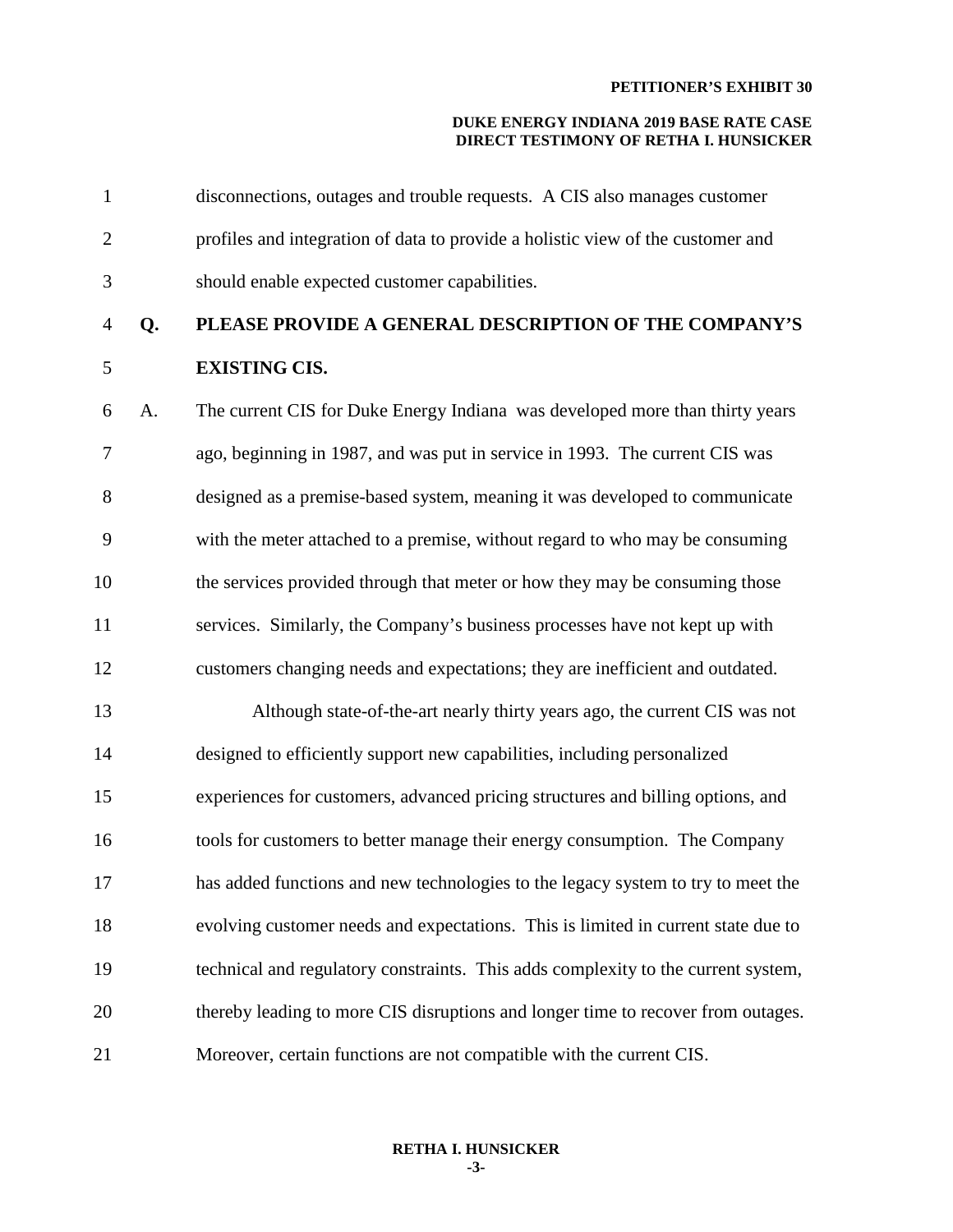#### **DUKE ENERGY INDIANA 2019 BASE RATE CASE DIRECT TESTIMONY OF RETHA I. HUNSICKER**

# 1 **Q. PLEASE DESCRIBE SOME OF THE LIMITATIONS CUSTOMERS ARE**  2 **EXPERIENCING.**

3 A. Because of existing design limitations with the current CIS, customers with 4 complex billing arrangements, including those with net metering, receive bills that 5 are calculated manually. The Company's current systems were not designed to 6 enable automated billing for these scenarios and were not designed to produce a 7 credit bill. These manual interventions are not desirable for a variety of reasons, 8 including inefficiency. Furthermore, as the number of customers with these 9 billing arrangements increases, there is an understandable impact on the 10 Company's ability to provide timely and accurate bills. And, it must be accepted 11 that injecting manual intervention into what should be an entirely automated 12 process creates an opportunity for unintended consequences. 13 Additionally, the current CIS does not enable ready access to account 14 histories that can be important when a customer is seeking to relocate within the 15 Duke Energy jurisdictions. Consequently, a long-standing customer with a 16 history of consistently paying bills on time and in full could be required to pay a 17 security deposit as a condition of receiving service in a new home; a situation that 18 could be avoided with improved access to account histories. 19 The current CIS does not enable the Company to identify a customer's 20 preferred method of communication. Thus, a customer who consistently opts out

22 customer service representative must continue to go through, for them, an

21 of the interactive voice response ("IVR") system in order to speak directly with a

#### **RETHA I. HUNSICKER -4-**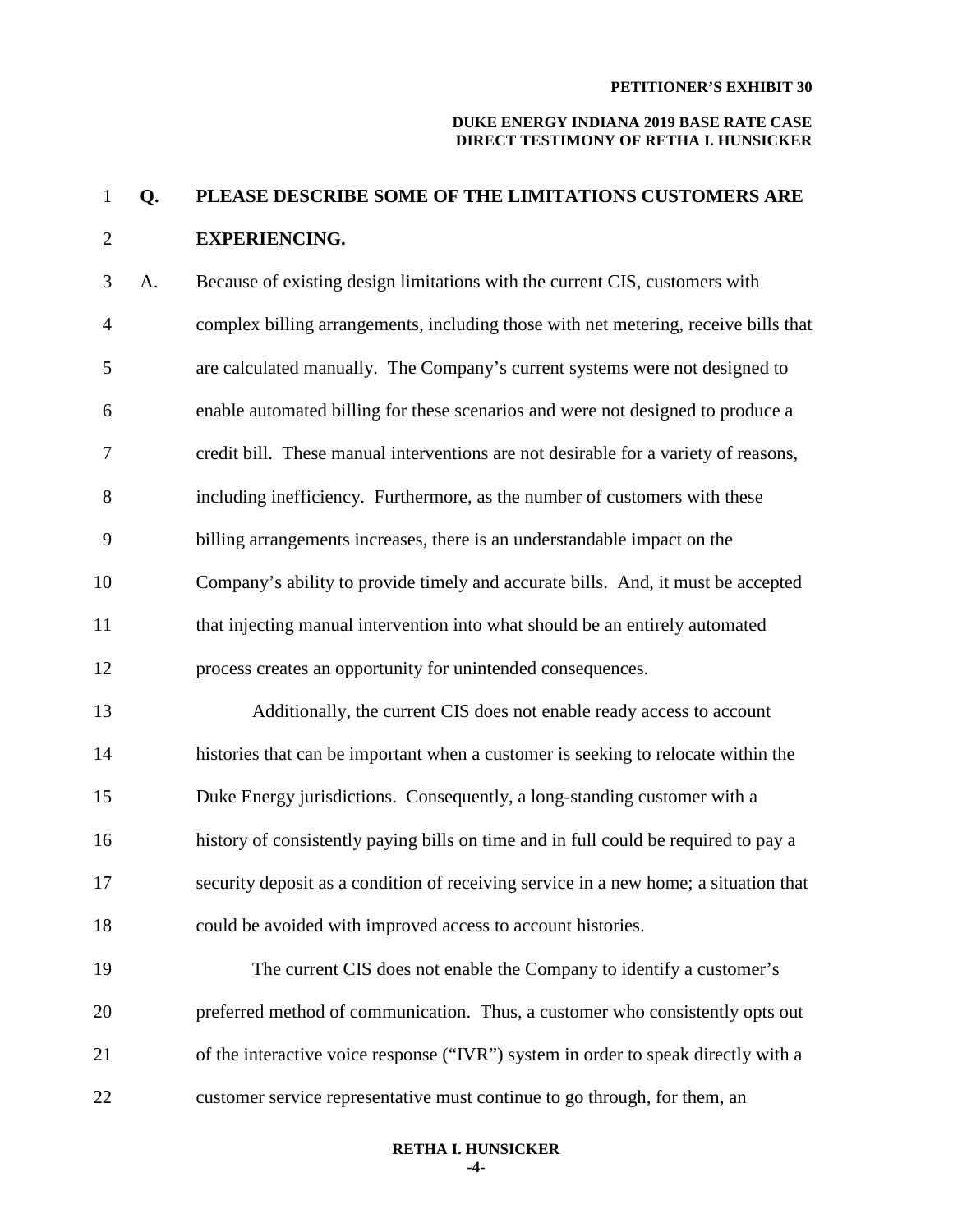#### **DUKE ENERGY INDIANA 2019 BASE RATE CASE DIRECT TESTIMONY OF RETHA I. HUNSICKER**

| 1              |    | irritating process to obtain answers or information related to their utility service. |
|----------------|----|---------------------------------------------------------------------------------------|
| $\overline{2}$ |    | Much of our customer base favors more modern communication channels, where            |
| 3              |    | information is almost immediately available. The current CIS does not enable          |
| $\overline{4}$ |    | these customers to employ their preferred methods of communication.                   |
| 5              | Q. | PLEASE EXPLAIN HOW DUKE ENERGY INDIANA HAS MODIFIED                                   |
| 6              |    | THE WAY IT INTERACTS WITH CUSTOMERS IN RECENT YEARS?                                  |
| $\tau$         | A. | Duke Energy Indiana has made incremental improvements as described below;             |
| $8\,$          |    | however, the Company is limited in the design, build, and execution of new            |
| 9              |    | programs and offerings given the constraints of the current CIS, Commission           |
| 10             |    | rules, and associated processes. For example, where Advanced Metering                 |
| 11             |    | Infrastructure ("AMI") meters are available, the Company provides usage alerts to     |
| 12             |    | customers during the month so they can better track their energy usage in             |
| 13             |    | comparison to historical consumption. Customers with AMI meters also have the         |
| 14             |    | ability to choose a due date that meets their needs. Additionally, the Company is     |
| 15             |    | utilizing technology to provide more notice to customers facing disconnection         |
| 16             |    | using phone and text messaging, as further described in the testimony of Duke         |
| 17             |    | Energy Indiana witness Ms. Lesley G. Quick. These changes, while positive for         |
| 18             |    | customers, are limited in nature and the ability to truly transform the customer      |
| 19             |    | experience is not possible without a new, modern customer service platform -          |
| 20             |    | <b>Customer Connect.</b>                                                              |
| 21             | Q. | CAN DUKE ENERGY INDIANA SIMPLY RELY ON CONTINUED                                      |
|                |    |                                                                                       |

## 22 **MODIFICATIONS OF THE EXISTING CIS TO MEET FUTURE NEEDS?**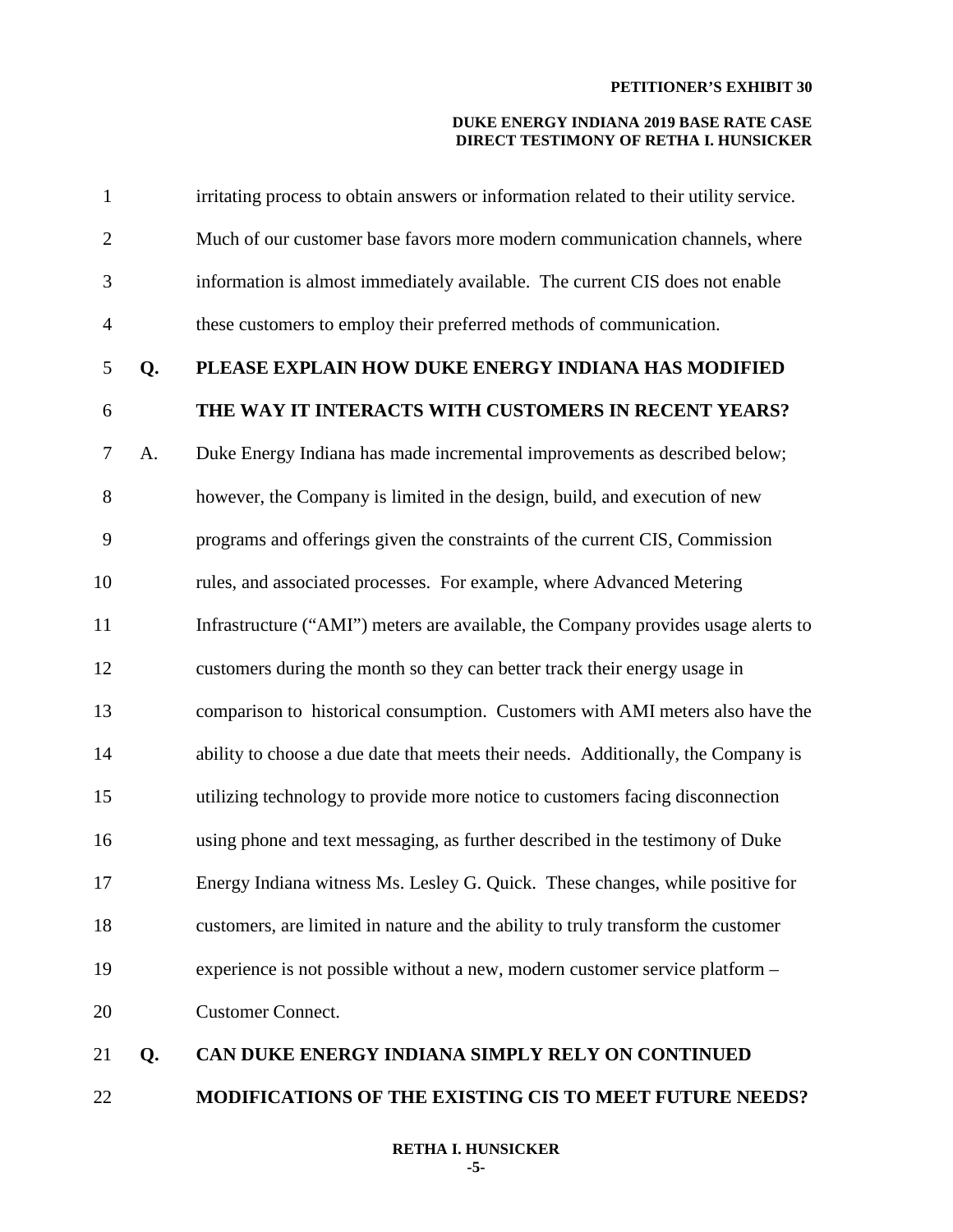| $\mathbf{1}$   | A. | No. As a practical matter, the current limitations discussed above cannot be           |
|----------------|----|----------------------------------------------------------------------------------------|
| $\overline{2}$ |    | remedied with continued modifications, nor is continuous investment in an              |
| 3              |    | antiquated technology platform practical or sustainable. Duke Energy Indiana's         |
| $\overline{4}$ |    | current system must be replaced to provide a more stable platform, greater             |
| 5              |    | flexibility, ease of configuration, and ability to offer more advanced rates and       |
| 6              |    | billing structures, as well as services to customers, than what is currently possible. |
| 7              |    | CISs, like any other software solution, are subject to obsolescence, and like other    |
| 8              |    | technology and software, upgrades must be periodically made to deliver on              |
| 9              |    | capabilities required by business operations, and more importantly, customers.         |
| 10             |    | III. IMPLEMENTATION OF CUSTOMER CONNECT                                                |
| 11             | Q. | PLEASE DISCUSS HOW A MODERN CIS WILL BENEFIT DUKE                                      |
|                |    |                                                                                        |
| 12             |    | ENERGY INDIANA CUSTOMERS.                                                              |
| 13             | A. | Through the consolidation of the old CIS into Customer Connect, Duke Energy            |
| 14             |    | Indiana will be able to deliver a customer experience that will simplify, strengthen   |
| 15             |    | and advance our ability to serve customers. Key benefits of Customer Connect           |
| 16             |    | and associated customer experience implications include the following:                 |
| 17             |    | Modern, Configurable Billing Engine – With the Company's existing                      |
| 18             |    | CIS, many new rates are time consuming to implement due to the                         |
| 19             |    | antiquated architecture of the system and the complexity of coding and                 |
| 20             |    | testing the rates. In contrast, the modern CIS will be configurable and                |
| 21             |    | much simpler to implement, improving the Company's responsiveness                      |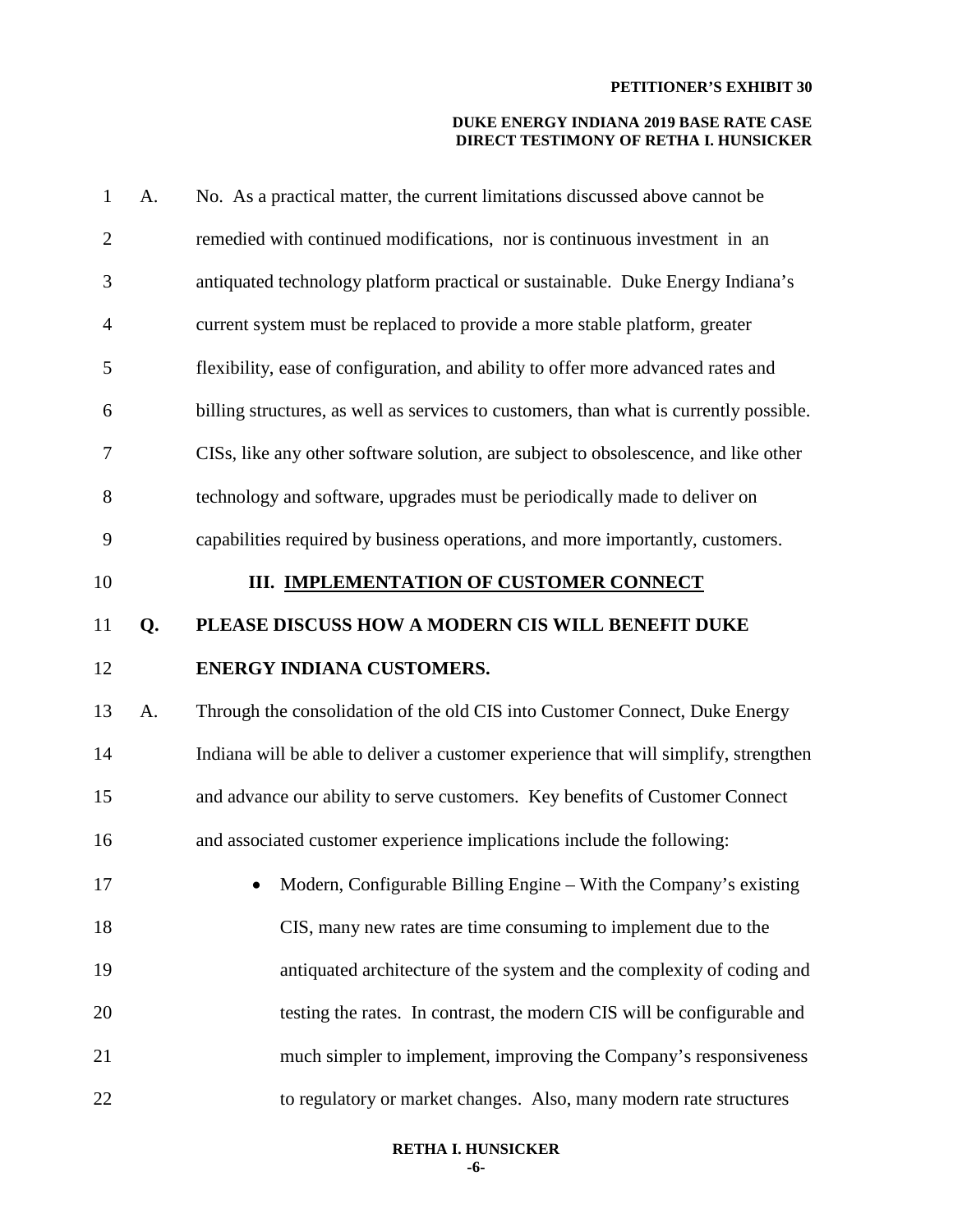#### **DUKE ENERGY INDIANA 2019 BASE RATE CASE DIRECT TESTIMONY OF RETHA I. HUNSICKER**

| $\mathbf{1}$   | $(e.g.,$ net metering, time-of-use, etc.) are pre-built into the system   |
|----------------|---------------------------------------------------------------------------|
| $\overline{2}$ | because of the software's experience being leveraged in Europe and        |
| 3              | other advanced markets.                                                   |
| 4              | Customer-Centric Data Model – Customer Connect will have a                |
| 5              | customer-centric data model to enable a "one customer" view across        |
| 6              | Duke Energy, enabling the Company to know the customer better and         |
| 7              | provide a more streamlined, personalized experience.                      |
| 8              | Holistic Customer Profile – Customer Connect will store basic             |
| 9              | customer attribute information, like the current system, and more. The    |
| 10             | new platform will gather all relevant touchpoints that customers are      |
| 11             | having with Duke Energy in real time – web visits, phone calls, power     |
| 12             | outages, outbound communications, product and service participation,      |
| 13             | etc. – to build out a holistic view of customers that can be leveraged to |
| 14             | better serve them and personalize their experiences.                      |
| 15             | Integrated Analytics – Customer profile data will be leveraged by the     |
| 16             | integrated analytics capabilities of the new platform to personalize      |
| 17             | experiences and better serve customers through every channel. For         |
| 18             | example, the new platform will predict the intent of customers when       |
| 19             | they call Duke Energy, thereby improving their experience in the IVR      |
| 20             | and routing them to the customer care representative best suited to       |
| 21             | meet their needs. This same capability can be leveraged to prioritize     |
| 22             | what information is conveyed to the customer and in the medium            |

**RETHA I. HUNSICKER -7-**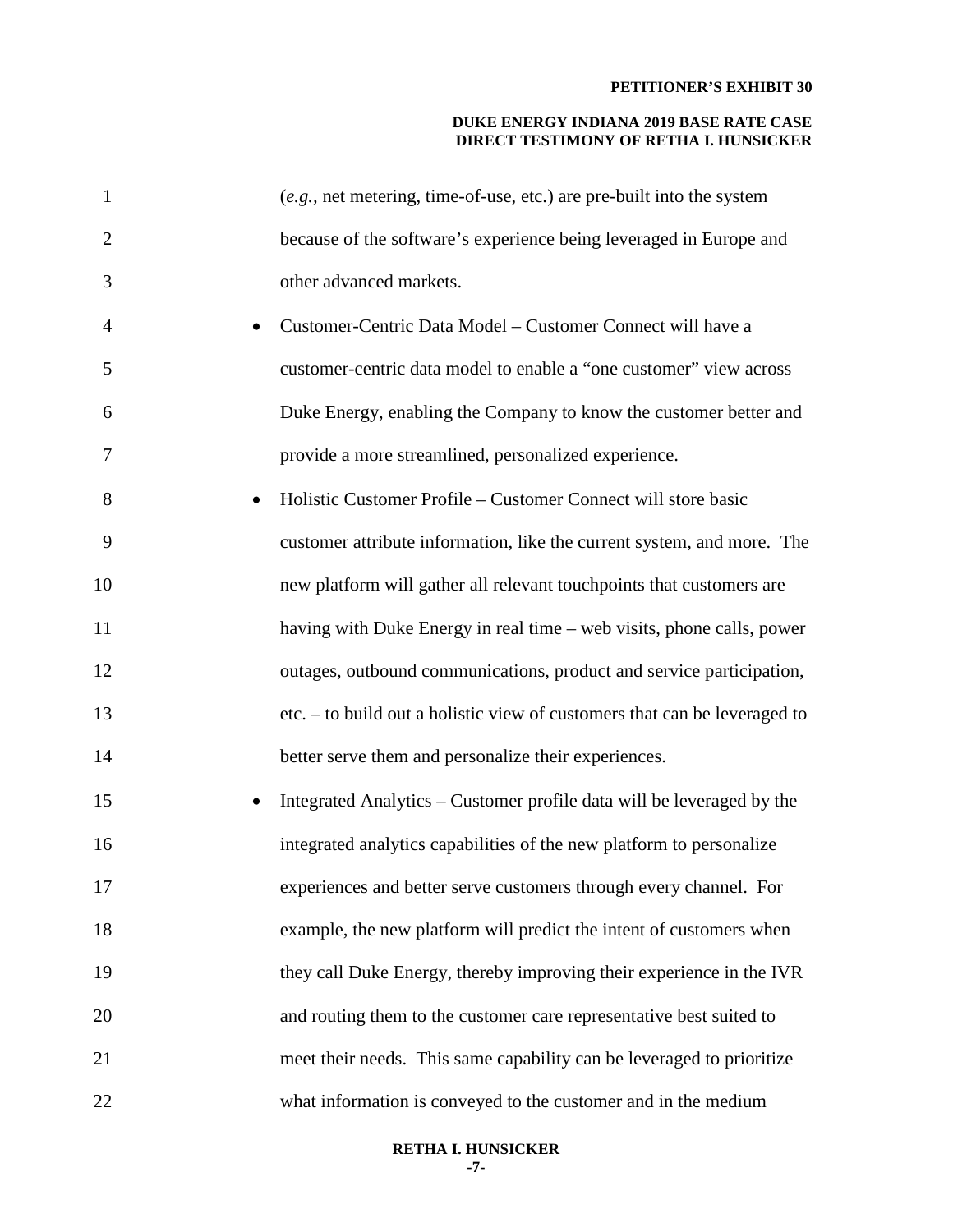| $\mathbf{1}$   |    | preferred by the customer, whether it is via the website, email or other       |
|----------------|----|--------------------------------------------------------------------------------|
| $\overline{2}$ |    | channels, to ensure it is timely, relevant and valuable to them. These         |
| 3              |    | are just two examples of the multiple opportunities to leverage real-          |
| 4              |    | time analytics to improve our customers' everyday experience with              |
| 5              |    | Duke Energy.                                                                   |
| 6              |    | Multi-Company – In current state, customers exist as separate entities         |
| 7              |    | across jurisdictions. When a customer moves from one jurisdiction to           |
| 8              |    | another, all information about that customer is lost - account numbers,        |
| 9              |    | communications preferences, payment and credit history, product and            |
| 10             |    | service participation, etc. Customers do not understand why this               |
| 11             |    | happens and are frustrated by the experience. In the future, these types       |
| 12             |    | of account attributes remain at the customer level throughout the              |
| 13             |    | experience with Duke Energy as they move between locations and                 |
| 14             |    | jurisdictions.                                                                 |
| 15             | Q. | PLEASE EXPLAIN HOW CUSTOMER EXPECTATIONS HAVE                                  |
| 16             |    | <b>OUTPACED DUKE ENERGY INDIANA'S PRACTICES AND</b>                            |
| 17             |    | <b>OBLIGATIONS UNDER COMMISSION RULES.</b>                                     |
| 18             | A. | A key objective for Customer Connect is to simplify experiences for customers. |
| 19             |    | To do that the Company needed to better understand the challenges customers    |
| 20             |    | experience when interacting with Duke Energy. The program team researched      |
| 21             |    | customer survey data and verbatims and conducted a thorough review of the      |
| 22             |    | Company's business processes and associated Commission rules. This research    |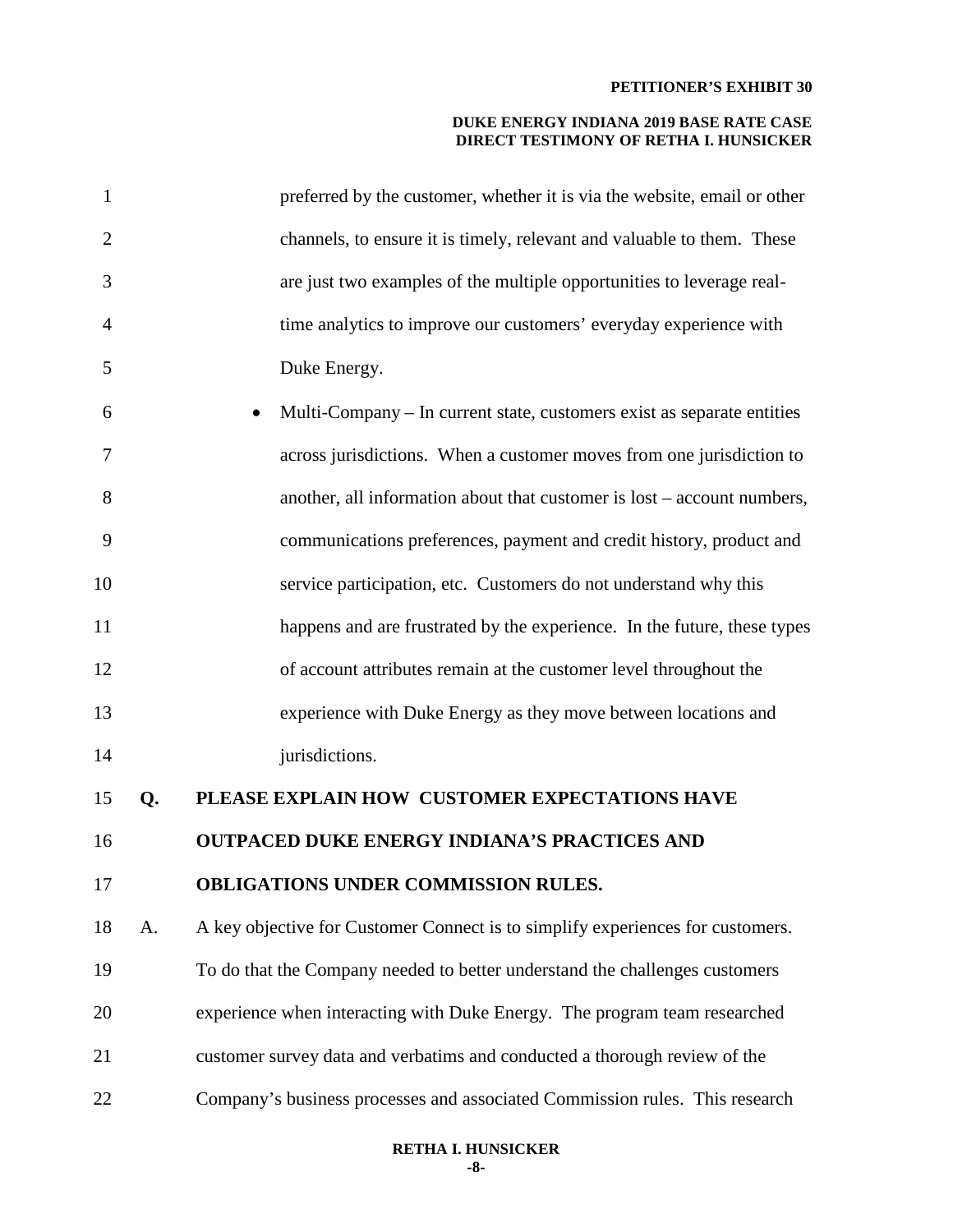#### **DUKE ENERGY INDIANA 2019 BASE RATE CASE DIRECT TESTIMONY OF RETHA I. HUNSICKER**

| $\mathbf{1}$ |    | and analysis, combined with industry best practices, expected customer journeys,      |
|--------------|----|---------------------------------------------------------------------------------------|
| $\mathbf{2}$ |    | and capabilities of the new system determined how the Company needed to               |
| 3            |    | interact with its customers moving forward. A number of opportunities to              |
| 4            |    | improve the customer experience have been identified, many of which will be           |
| 5            |    | easily implemented when the new system is fully launched in late 2022 for Duke        |
| 6            |    | Energy Indiana, while others will require Commission approval before all              |
| 7            |    | customer benefits can be realized. Customers want to employ their preferred           |
| 8            |    | method of communication when interacting with Duke Energy. Customer                   |
| 9            |    | Connect will allow customers to choose how and when they want to receive              |
| 10           |    | communications; however, existing Commission rules do not allow for such a            |
| 11           |    | personalized experience. An update is needed, as customers have come to expect        |
| 12           |    | communications tailored to their specific desires, such as modern forms of            |
| 13           |    | communication, like text messages and email. This is just one example of how          |
| 14           |    | customers' expectations have outpaced the regulatory construct.                       |
| 15           | Q. | PLEASE DESCRIBE HOW THE COMPANY IS INCORPORATING                                      |
| 16           |    | <b>CUSTOMER NEEDS AND EXPECTATIONS INTO THE DESIGN AND</b>                            |
| 17           |    | IMPLEMENTATION OF CUSTOMER CONNECT.                                                   |
| 18           | A. | Based on the collective experiences with its current CIS, the Company knew the        |
| 19           |    | selected platform would need to meet the following core needs:                        |
| 20           |    | $(1)$ configurability; $(2)$ adaptability; and $(3)$ a customer-centric platform, not |
| 21           |    | simply a meter-to-cash replacement. As a result of the extensive procurement          |
| 22           |    | process, the Company is confident the SAP platform selected meets these               |

#### **RETHA I. HUNSICKER -9-**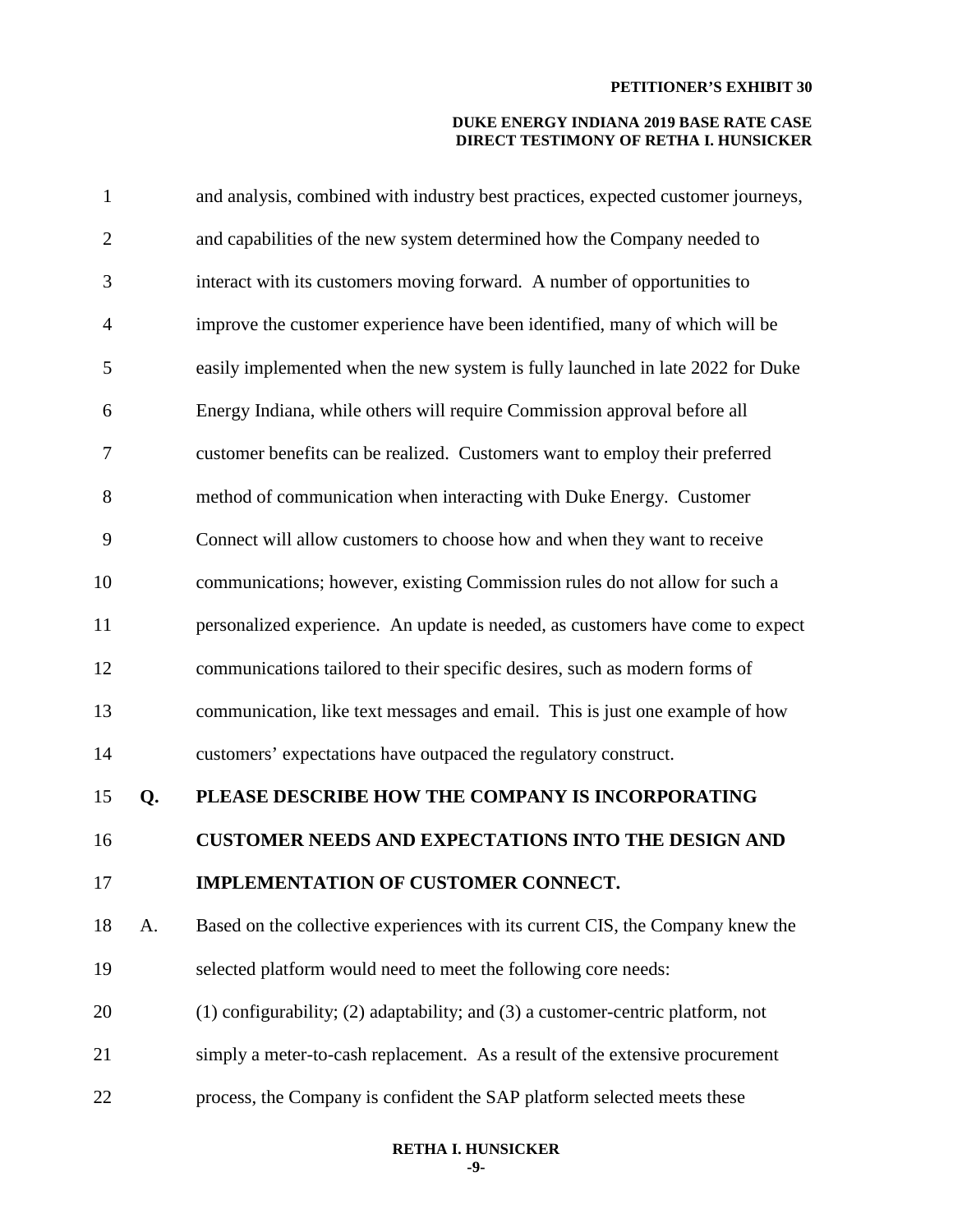#### **DUKE ENERGY INDIANA 2019 BASE RATE CASE DIRECT TESTIMONY OF RETHA I. HUNSICKER**

| $\mathbf{1}$   | requirements. The selected platform has been implemented by more than 760             |
|----------------|---------------------------------------------------------------------------------------|
| $\overline{2}$ | utilities globally, including utilities that have already implemented things such as  |
| 3              | renewable generation and AMI, and are using its full capabilities. By selecting       |
| $\overline{4}$ | the SAP platform, the Company and its customers will get the benefit of the           |
| 5              | technology as well as the ability to leverage best practices from other utilities.    |
| 6              | Further, because this platform is being used globally by utilities and retailers, the |
| 7              | SAP platform is constantly evolving and being updated to accommodate the latest       |
| 8              | technologies and user interfaces to help ensure that customers continue to derive     |
| 9              | benefits from the system.                                                             |
| 10             | The Company recently completed the Plan and Initiate (i.e., Analysis and              |
| 11             | Design) phase for the Customer Connect platform. As such, the Company has             |
| 12             | leveraged industry research to generally understand customer expectations and         |
| 13             | has and will continue to leverage these insights in our functional and technical      |
| 14             | design. Industry research confirms that customer expectations are changing and        |
| 15             | are more fluid as consumers benchmark us against other customer service               |
| 16             | companies such as Amazon and FedEx, where transparency and awareness are              |
| 17             | part of the processes. For example, as customers we have come to expect the           |
| 18             | capability to track our packages and see, at any given moment, where the package      |
| 19             | is and when it is projected to arrive at our home. Duke Energy understands its        |
| 20             | customers have come to expect the same thing from all service providers,              |
| 21             | including their utility, and is confident the SAP platform provides the technology    |
| 22             | required to meet this expectation. To that end, during the design phase, the          |

#### **RETHA I. HUNSICKER -10-**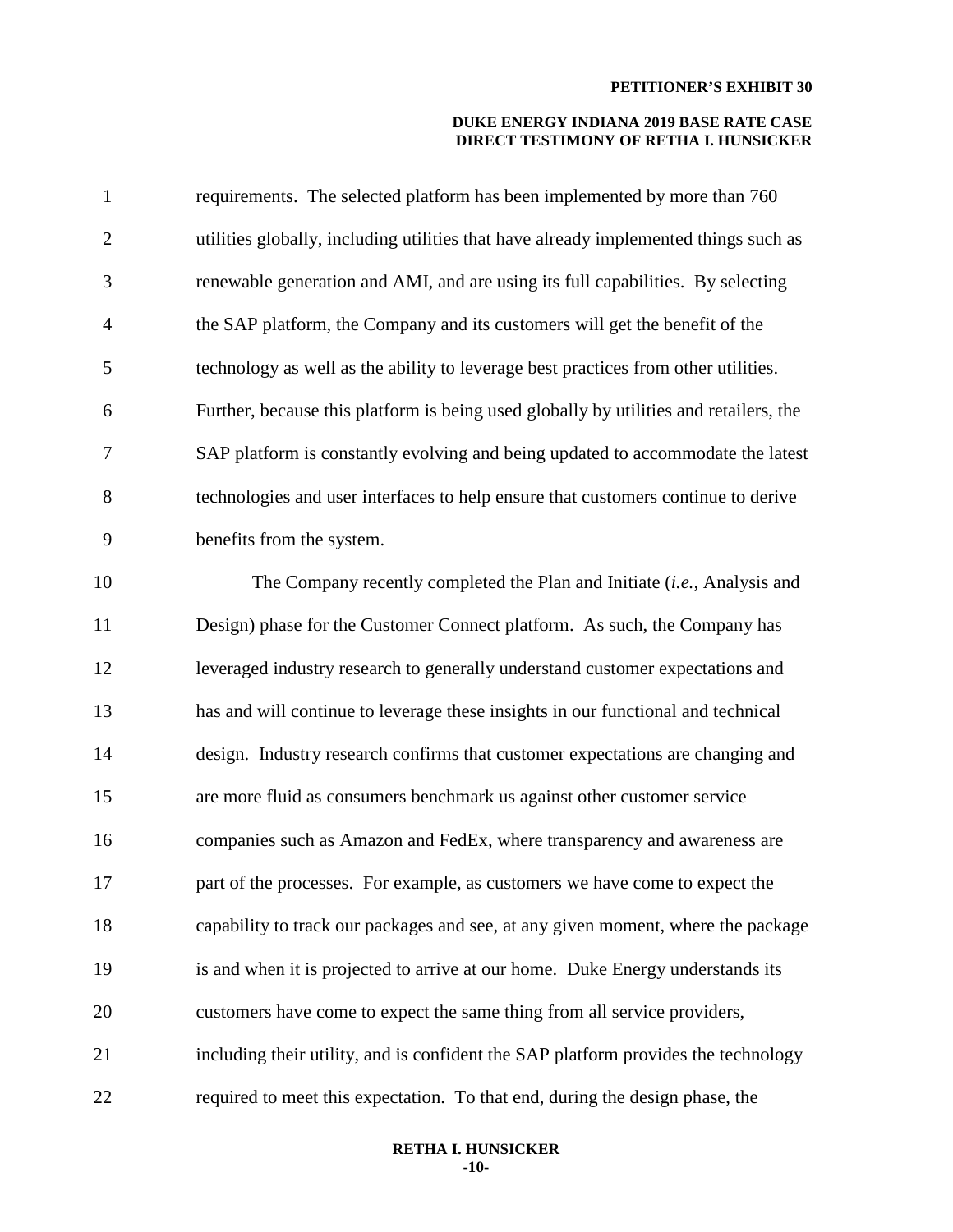| 1              |    | Company redesigned outdated business processes that have been in place for           |
|----------------|----|--------------------------------------------------------------------------------------|
| $\overline{2}$ |    | more than 20 years. For example, when completing a request to start or stop          |
| 3              |    | service, the Company's current CIS requires customer care specialists to obtain      |
| 4              |    | information such as directions to a customer's home and the location of the meter.   |
| 5              |    | With the deployment of AMI meters, as well as common technologies, like GPS,         |
| 6              |    | obtaining this information is no longer necessary. Although this information is no   |
| 7              |    | longer needed for service orders, the Company's system and internal processes        |
| 8              |    | have not evolved to allow for these efficiencies. The Company firmly believes        |
| 9              |    | this platform provides an opportunity to further shape its future for the benefit of |
| 10             |    | its customers.                                                                       |
| 11             |    | Finally, the Company has and will continue to survey customers to                    |
| 12             |    | understand the value they are receiving from the new platform. For example, the      |
| 13             |    | Company has performed consumer testing to gather customer feedback on the            |
| 14             |    | design of the new bill format, as discussed more below.                              |
| 15             | Q. | IS DUKE ENERGY INDIANA SEEKING A WAIVER OF ANY OF THE                                |
| 16             |    | <b>COMMISSION RULES IN ORDER TO SUCCESSFULLY IMPLEMENT</b>                           |
| 17             |    | <b>CUSTOMER CONNECT?</b>                                                             |
| 18             | A. | Yes, the Company is seeking the following waivers in this case:                      |
| 19             |    | Self-service aspects of Customer Connect require a waiver of rule 170                |
| 20             |    | IAC 4-1-16(c)(2) as it relates to the signature requirements for payment             |
| 21             |    | agreements.                                                                          |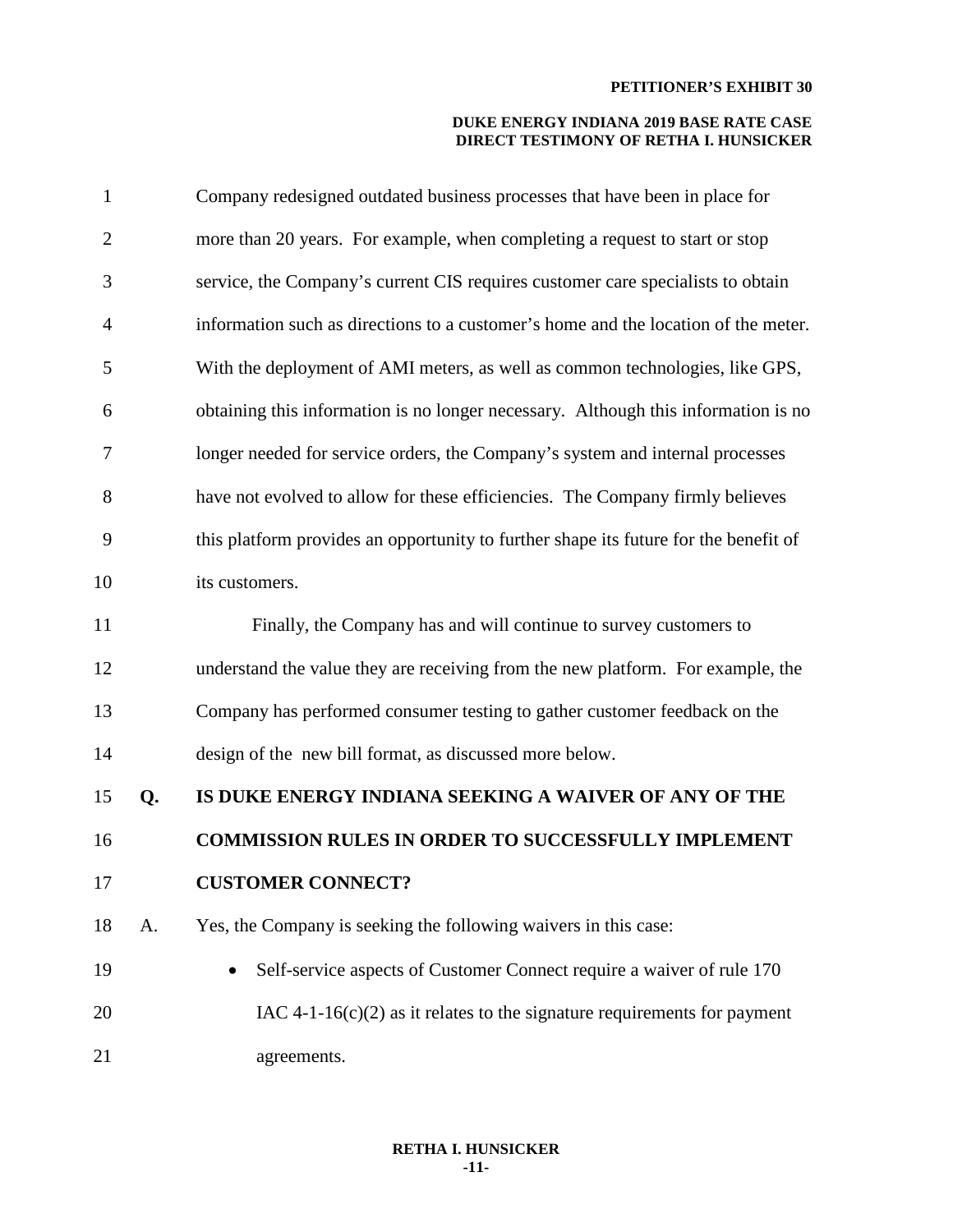#### **DUKE ENERGY INDIANA 2019 BASE RATE CASE DIRECT TESTIMONY OF RETHA I. HUNSICKER**

| $\mathbf{1}$   | The manner in which usage is displayed on a customer's bill requires a            |
|----------------|-----------------------------------------------------------------------------------|
| $\overline{2}$ | waiver of rule 170 IAC 4-1-13(a)(1) as it relates to providing the                |
| 3              | beginning and ending meter readings, specifically for certain interval-           |
| $\overline{4}$ | billed rates, to allow the Company to provide usage information only on           |
| 5              | the customer's bill. The inclusion of meter readings was more                     |
| 6              | meaningful under traditional rate structures; however, with interval usage        |
| 7              | the beginning and ending meter readings are no longer relevant to the             |
| 8              | customer. They will receive information regarding usage that occurred             |
| 9              | during relevant bill periods such as on/off-peak, shoulder and demand.            |
| 10             | The waiver would apply to the following Company rates: Low Load                   |
| 11             | Factor (LLF), High Load Factor (HLF), Special Contracts, and the                  |
| 12             | dynamic pricing pilot rates proposed in the testimony of Duke Energy              |
| 13             | Indiana witness Mr. Jeffrey R. Bailey.                                            |
| 14             | A waiver of rule 170 IAC 4-1-16(e) is needed to allow the Company to<br>$\bullet$ |
| 15             | enable all customers' preferred method of communication as it relates to          |
| 16             | their energy bill. The Company plans to provide all customer bills in the         |
| 17             | manner the customer has designated. In 2022, with the full                        |
| 18             | implementation of Customer Connect, customers who have elected to                 |
| 19             | receive their bill electronically, or "Paperless Billing," will receive all       |
| 20             | bills, including those with a disconnect date for non-payment of a                |
| 21             | previous bill, via their preferred channel. By continuing to provide the          |
| 22             | bill in a format other than the customers' preferred method of                    |

#### **RETHA I. HUNSICKER -12-**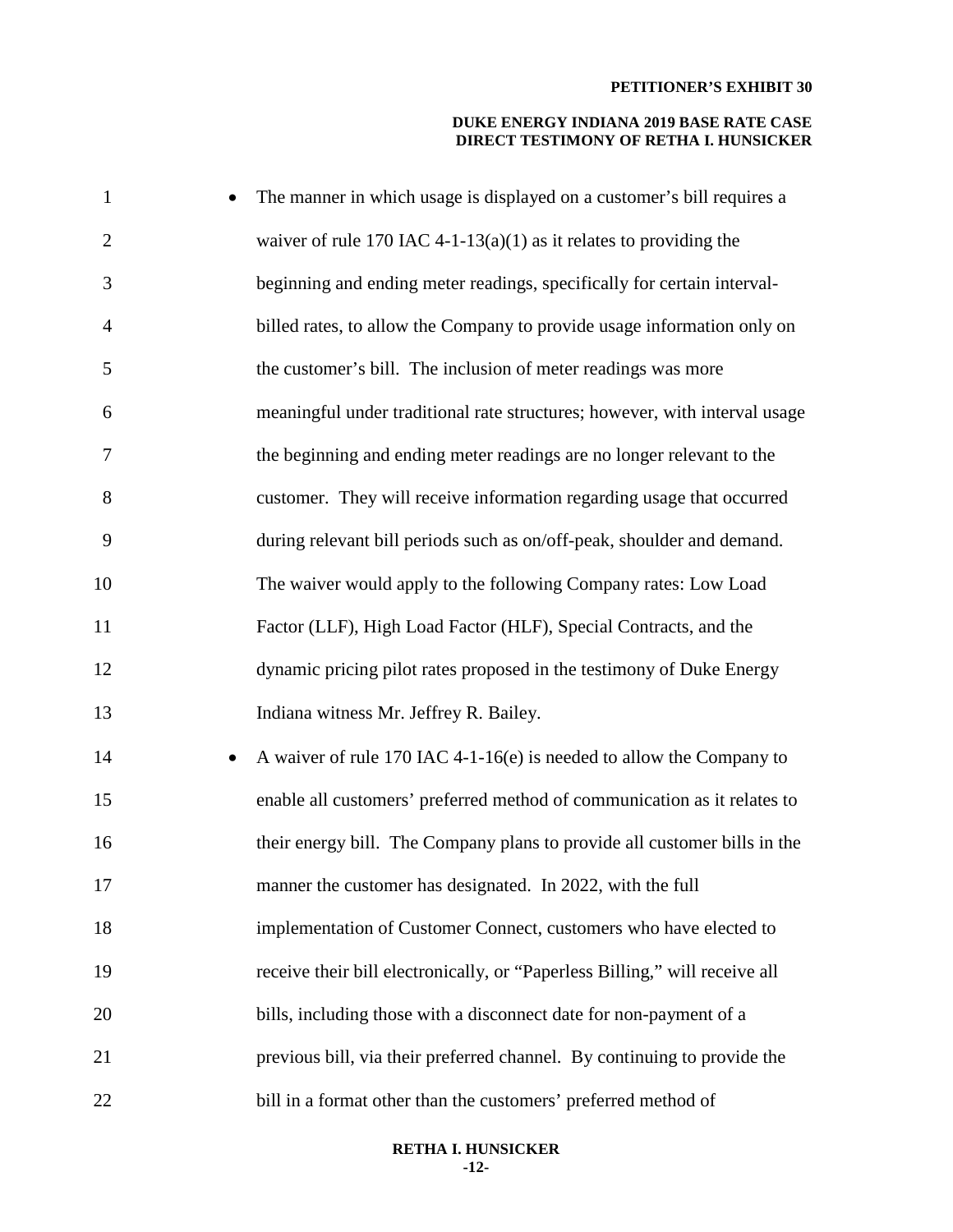#### **DUKE ENERGY INDIANA 2019 BASE RATE CASE DIRECT TESTIMONY OF RETHA I. HUNSICKER**

| 1              |    | communication, there is an increased risk for messages regarding arrears             |
|----------------|----|--------------------------------------------------------------------------------------|
| $\overline{2}$ |    | and pending disconnection of service to go unseen.                                   |
| 3              |    | A waiver of rule 170 IAC 4-1-15 is needed specifically for landlords or<br>$\bullet$ |
| $\overline{4}$ |    | property owners who enroll in the Revert to Owner program. For these                 |
| 5              |    | customers, the Company is proposing to hold a standard \$50 deposit per              |
| 6              |    | unit or property owned, as this aligns to the minimum average bill                   |
| 7              |    | incurred when service is in the landlord's name between tenants. There               |
| 8              |    | are a number of benefits for property owners to enroll in the new Revert             |
| 9              |    | to Owner program that will be implemented for Duke Energy Indiana in                 |
| 10             |    | 2022 as it will allow these customers to easily manage their properties via          |
| 11             |    | a new digital portal. Here, landlords will be able to see all properties in          |
| 12             |    | their name, the service status, and administer billing/payment for one or            |
| 13             |    | multiple properties conveniently from the site. Additionally, the move               |
| 14             |    | in/move out process will be simplified and will eliminate repetitive credit          |
| 15             |    | checks and other deposit-related activities that would be traditionally              |
| 16             |    | experienced when applying for or disconnecting electric service at a                 |
| 17             |    | location.                                                                            |
| 18             | Q. | WHY IS DUKE ENERGY INDIANA SEEKING WAIVERS FOR                                       |
| 19             |    | <b>CUSTOMER CONNECT WHEN IT WILL NOT BE FULLY DEPLOYED</b>                           |
| 20             |    | <b>UNTIL 2022?</b>                                                                   |
| 21             | A. | The Customer Connect Program is unique in that the Company is completing a           |
| 22             |    | universal design for all of Duke Energy's regulated utilities, and have              |

#### **RETHA I. HUNSICKER -13-**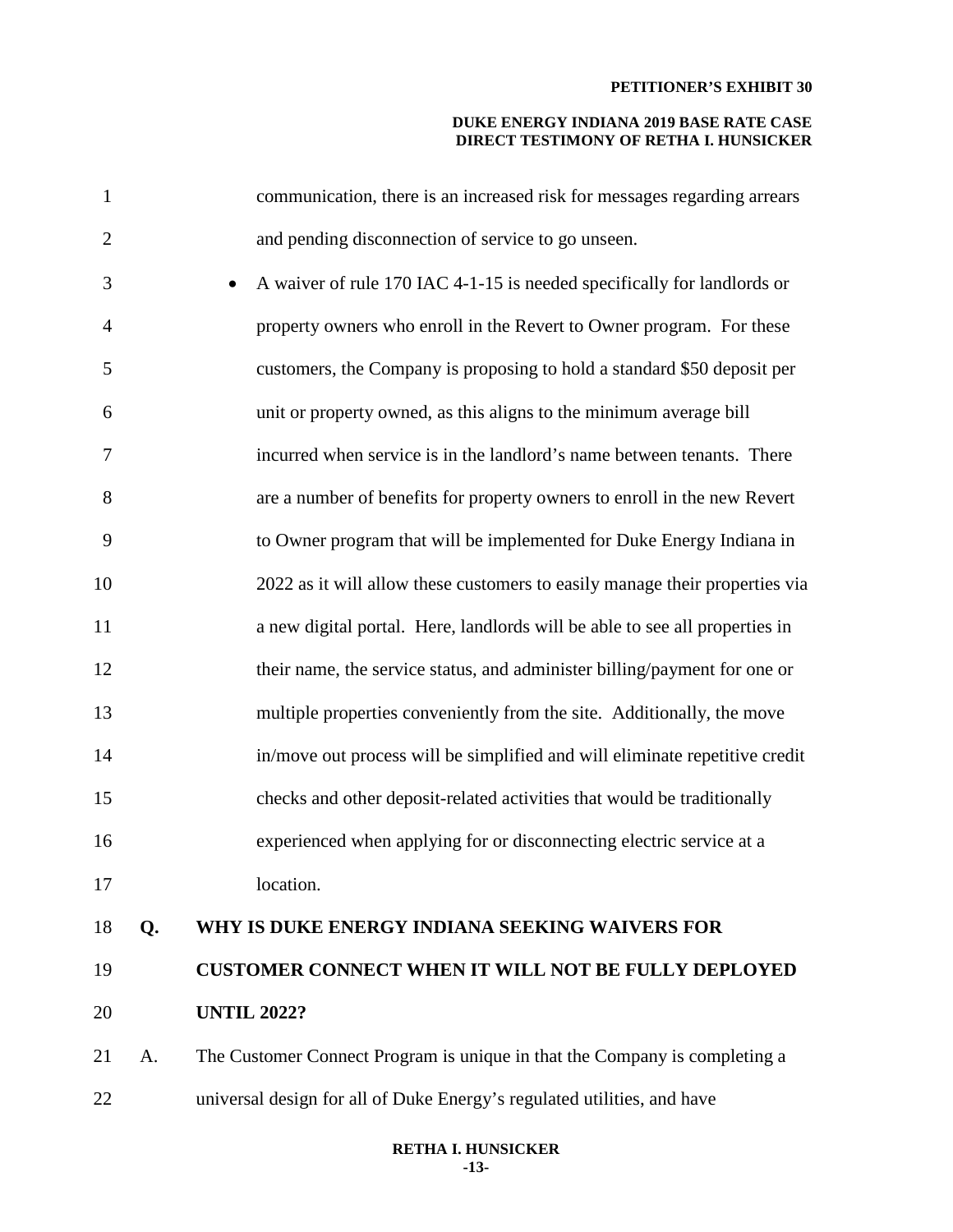| $\mathbf{1}$   |    | incorporated many of the out-of-the box and modern capabilities. To ensure the   |
|----------------|----|----------------------------------------------------------------------------------|
| $\overline{2}$ |    | new system and associated business processes comply with Commission rules, it    |
| 3              |    | is necessary to request these waivers well in advance of the implementation to   |
| 4              |    | allow sufficient time to complete the "build" phase of the Program and complete  |
| 5              |    | robust testing prior to the first deployment in early 2021.                      |
| 6              | Q. | WILL THE NEW SYSTEM ALLOW FOR MORE FLEXIBLE RATE                                 |
| 7              |    | DESIGN AND OTHER RATE OFFERINGS?                                                 |
| 8              | A. | Yes. As mentioned above, Duke Energy Indiana's current system requires           |
| 9              |    | significant coding to implement new rates and pricing. The system changes tend   |
| 10             |    | to be complex, expensive and time-consuming. Indeed, the system is so            |
| 11             |    | burdensome that the Company has consulted with outside vendors to manage         |
| 12             |    | billing for new rate structures. New modern CISs are more configurable,          |
| 13             |    | reducing the amount of time to test and implement pricing changes and offerings. |
| 14             | Q. | HOW LONG WILL IT TAKE TO FULLY IMPLEMENT THE SYSTEM                              |
| 15             |    | FOR DUKE ENERGY INDIANA?                                                         |
| 16             | A. | The Customer Connect Program is projected to be fully implemented for Duke       |
| 17             |    | Energy Indiana in the fall of 2022.                                              |
| 18             | Q. | WILL THERE BE ANY BENEFICIAL IMPROVEMENTS FOR                                    |
| 19             |    | <b>CUSTOMERS PRIOR TO FULL DEPLOYMENT FOR DUKE ENERGY</b>                        |
| 20             |    | <b>INDIANA?</b>                                                                  |
| 21             | A. | Yes. The Company began deploying new capabilities this year and will continue    |
| 22             |    | every year leading up to full deployment in 2022. With this phased deployment    |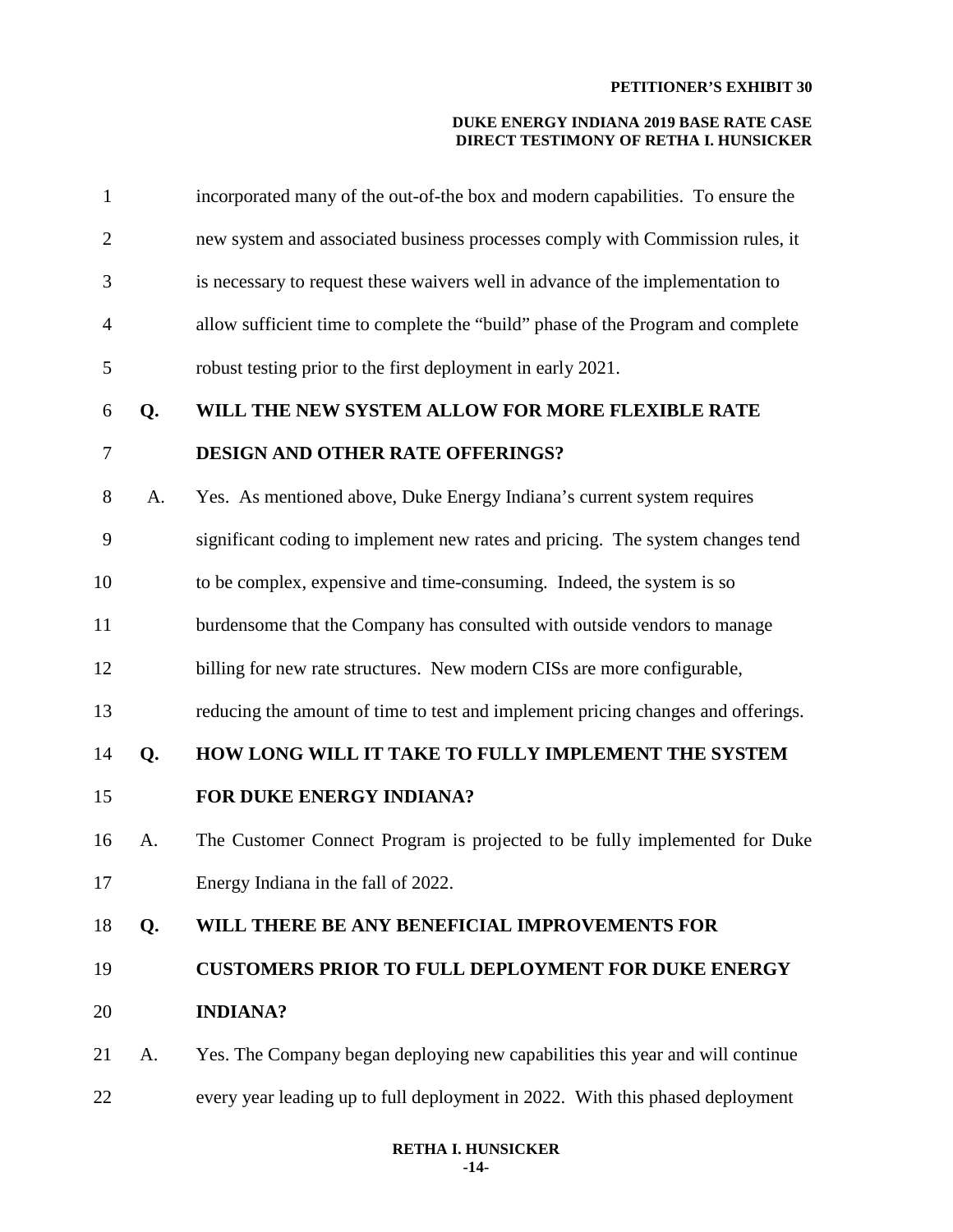#### **DUKE ENERGY INDIANA 2019 BASE RATE CASE DIRECT TESTIMONY OF RETHA I. HUNSICKER**

| $\mathbf{1}$   |    | approach, the Duke Energy Indiana customers will benefit from increased system     |
|----------------|----|------------------------------------------------------------------------------------|
| $\overline{2}$ |    | functionalities at tiered stages throughout the implementation of the complete     |
| 3              |    | system.                                                                            |
| $\overline{4}$ | Q. | PLEASE ELABORATE.                                                                  |
| 5              | A. | In June 2018, Customer Connect deployed its first release, which was               |
| 6              |    | foundational to the Program and to building a holistic customer profile, gathering |
| $\tau$         |    | all relevant touchpoints that customers are having with Duke Energy, in real time, |
| 8              |    | such as web visits, phone calls, power outages, outbound communications, and       |
| 9              |    | product and service participation. The Company also gained the ability to execute  |
| 10             |    | automated and targeted marketing and communication campaigns to better serve       |
| 11             |    | customers and personalize their experience.                                        |
| 12             |    | The new platform will continue to provide real-time insights to enhance            |
| 13             |    | the customer experience. One example of this is how the Company will use           |
| 14             |    | information to enhance operations during significant storm events. With the new    |
| 15             |    | platform, data can be visualized in new ways to uncover insights into customer     |
| 16             |    | experiences across the Company's phone, web, and social media channels. The        |

17 Company can also leverage the automated, targeted marketing capabilities to 18 increase effectiveness of communication campaigns during major storm events 19 and for other operational needs.

20 In February 2019, leveraging insights from the holistic customer profile, 21 the Company began using the new platform to predict the intent of customers 22 when they call. This and other information has been made more readily available

#### **RETHA I. HUNSICKER -15-**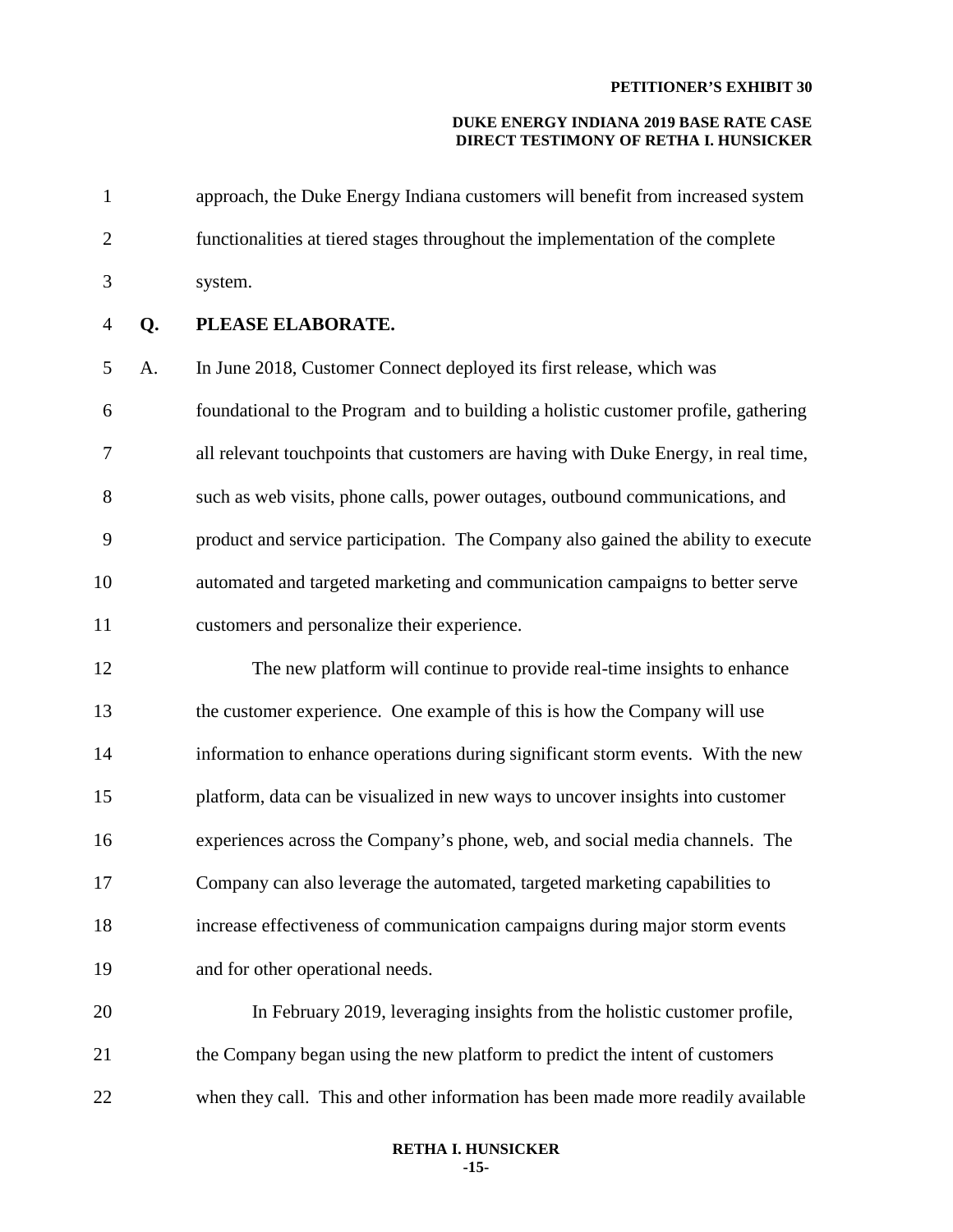| $\mathbf{1}$   | to customer care specialists, who are using it for context into why a customer may |
|----------------|------------------------------------------------------------------------------------|
| $\overline{2}$ | be calling and having more informed and productive conversations with              |
| 3              | customers.                                                                         |
| $\overline{4}$ | In May 2019, the Program implemented a new capability to better                    |
| 5              | communicate with customers during major storms. The Company is now able to         |
| 6              | create targeted customer communication lists by leveraging attributes that are     |
| 7              | particularly relevant during major storms, such as the substation or operations    |
| 8              | center a customer is served by, or whether the customer or nearby customers are    |
| 9              | experiencing an outage. These lists will be used to send more specific             |
| 10             | communications about the specific storm-related circumstances near the             |
| 11             | customer's home or business. Additionally, in September 2019, these capabilities   |
| 12             | will be expanded to include the ability to automate these email campaigns from     |
| 13             | the Customer Connect solution and allow them to be configured in advance and       |
| 14             | quickly executed in desired circumstances.                                         |
| 15             | In early 2020 the Company will introduce a universal bill format to help           |
| 16             | customers more easily view and understand their bill and energy usage.             |
| 17             | Positioning this release prior to deployment not only delivers benefits to         |
| 18             | customers sooner, but also allows the Company to more efficiently respond to       |
| 19             | increased call volume that will likely result as customers become more familiar    |
| 20             | with the new bill format. Examples of the new, more customer friendly, bill        |
| 21             | format is attached as Petitioner's Exhibit 30-A (RIH).                             |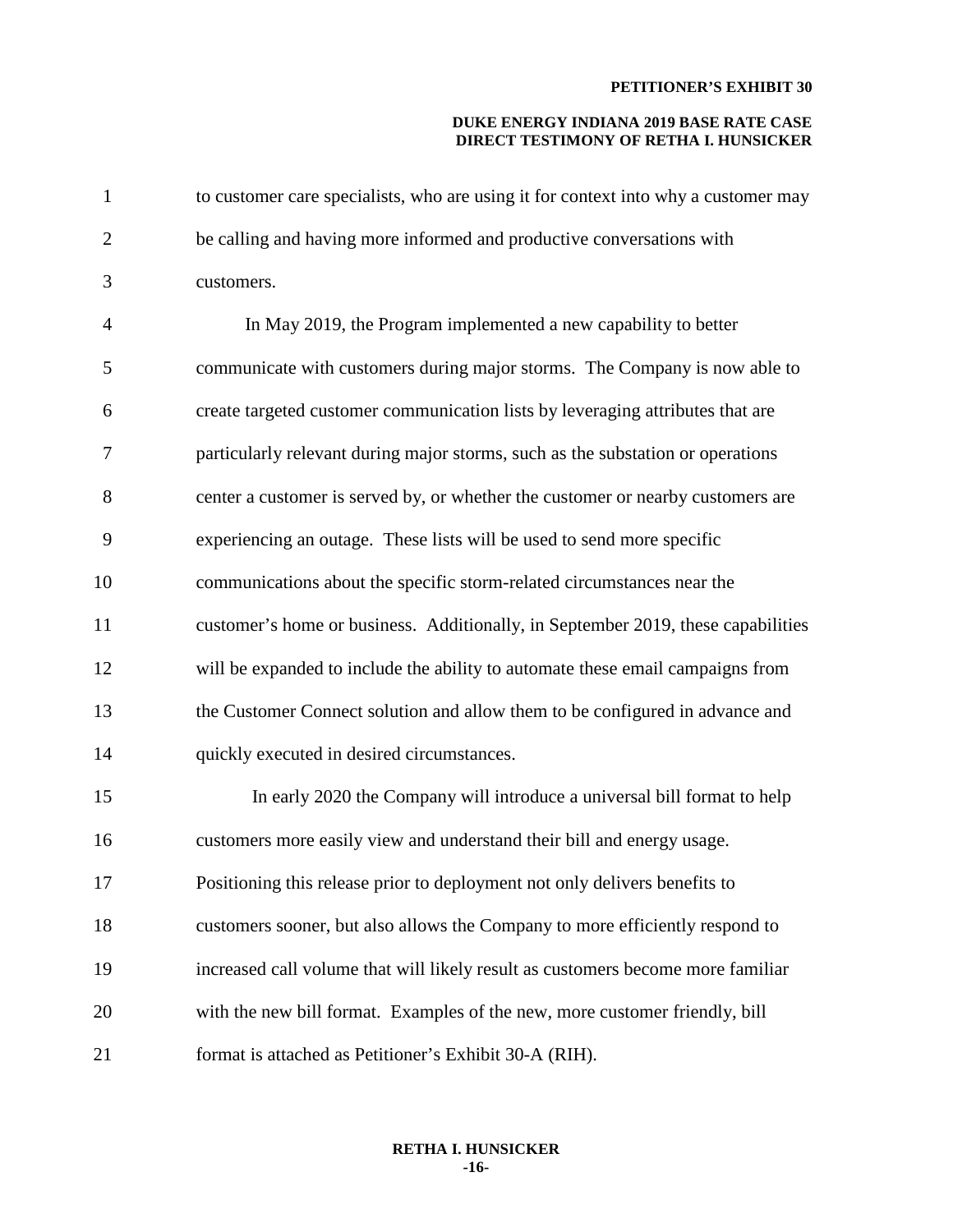| $\mathbf{1}$   |    | In 2021, the Company will begin deploying the final components of the               |
|----------------|----|-------------------------------------------------------------------------------------|
| $\overline{2}$ |    | core billing system. In addition to all billing and payment processes, the          |
| 3              |    | Company will begin providing customers with additional self-service capabilities    |
| $\overline{4}$ |    | and portals, new rate offerings and advanced billing options. Finally, using the    |
| 5              |    | customer data, the Company will be able to prioritize the types of information the  |
| 6              |    | customer prefers to receive and the methods of communication by which they          |
| 7              |    | wish to receive the information, including via web, email and other channels to     |
| $8\,$          |    | ensure it is timely, relevant and valuable to them.                                 |
| $\mathbf{9}$   | Q. | WHAT ARE DUKE ENERGY INDIANA'S FORECASTED COSTS FOR                                 |
| 10             |    | THE CUSTOMER CONNECT CIS IMPROVEMENTS?                                              |
| 11             | A. | The total forecasted cost of the Customer Connect project is \$900 million, and the |
| 12             |    | amount allocated to Duke Energy Indiana is \$90-95 million, with approximately      |
| 13             |    | 50 percent reflecting the capital investment and the remainder O&M. As              |
| 14             |    | explained in the testimony of Duke Energy Indiana witness Ms. Christa L. Graft,     |
| 15             |    | the Company is requesting to defer depreciation expense and accrue post-in-         |
| 16             |    | service carrying costs for the capital portion of the project and to defer O&M      |
| 17             |    | incurred from 2018 and forward with carrying costs until the Company's next         |
| 18             |    | retail rate case wherein they will be recovered.                                    |
| 19             | Q. | WHY DO YOU BELIEVE THIS DEFERRAL REQUEST IS                                         |
| 20             |    | <b>REASONABLE?</b>                                                                  |
| 21             | A. | Customers are experiencing some of the benefits of this transition now, as we roll  |
| 22             |    | the program out in phases, as described above. This is a major undertaking that     |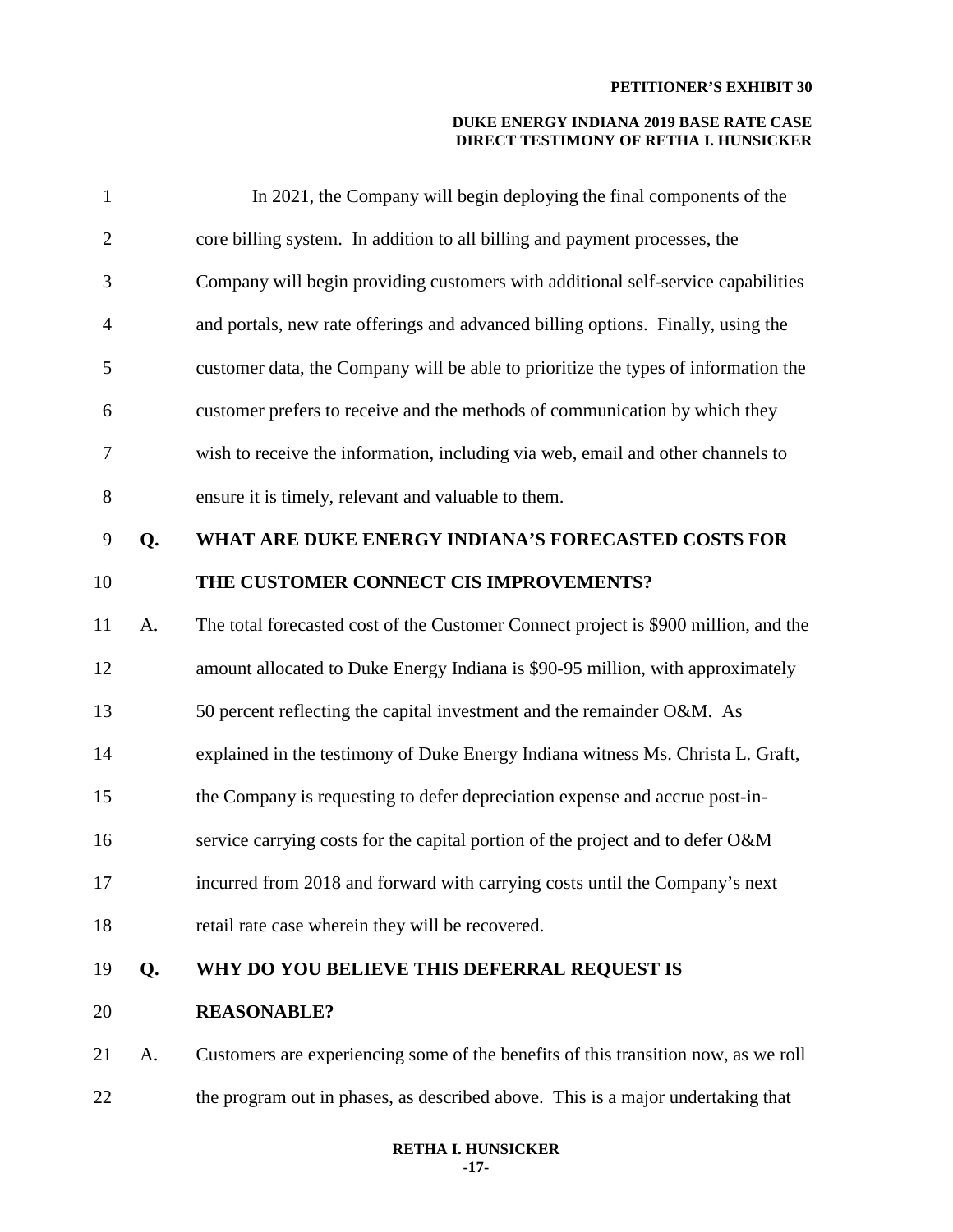| $\mathbf{1}$   |    | occurs on a very infrequent basis, as evidenced by the fact that Duke Energy   |
|----------------|----|--------------------------------------------------------------------------------|
| $\overline{2}$ |    | Indiana's existing CIS system was developed in the late 1980s. Duke Energy has |
| 3              |    | received similar accounting treatment in other jurisdictions and believes the  |
| 4              |    | request is reasonable and prudent.                                             |
| 5              | Q. | WHAT IS THE COMPANY'S CONFIDENCE LEVEL IN THE                                  |
| 6              |    | <b>FORECASTED COST?</b>                                                        |
| 7              | A. | The Company has a high level of confidence in the forecasted costs associated  |
| 8              |    | with the Customer Connect project. The Company has executed fixed price        |
| 9              |    | contracts for the primary software (SAP), systems integration (Accenture) and  |
| 10             |    | change management professional services (Ernst and Young), following an        |
| 11             |    | extensive request for proposal process conducted in 2016. Additionally, the    |
| 12             |    | Company has procured additional external resources to meet the staffing        |
| 13             |    | requirements for those contracts.                                              |
| 14             |    | IV. CONCLUSION                                                                 |
| 15             | Q. | WAS PETITIONER'S EXHIBIT 30-A (RIH) PREPARED BY YOU OR                         |
| 16             |    | <b>UNDER YOUR SUPERVISION?</b>                                                 |
| 17             | A. | Yes, it was.                                                                   |
| 18             | Q. | DOES THIS CONCLUDE YOUR PREFILED DIRECT TESTIMONY?                             |
| 19             | A. | Yes, it does.                                                                  |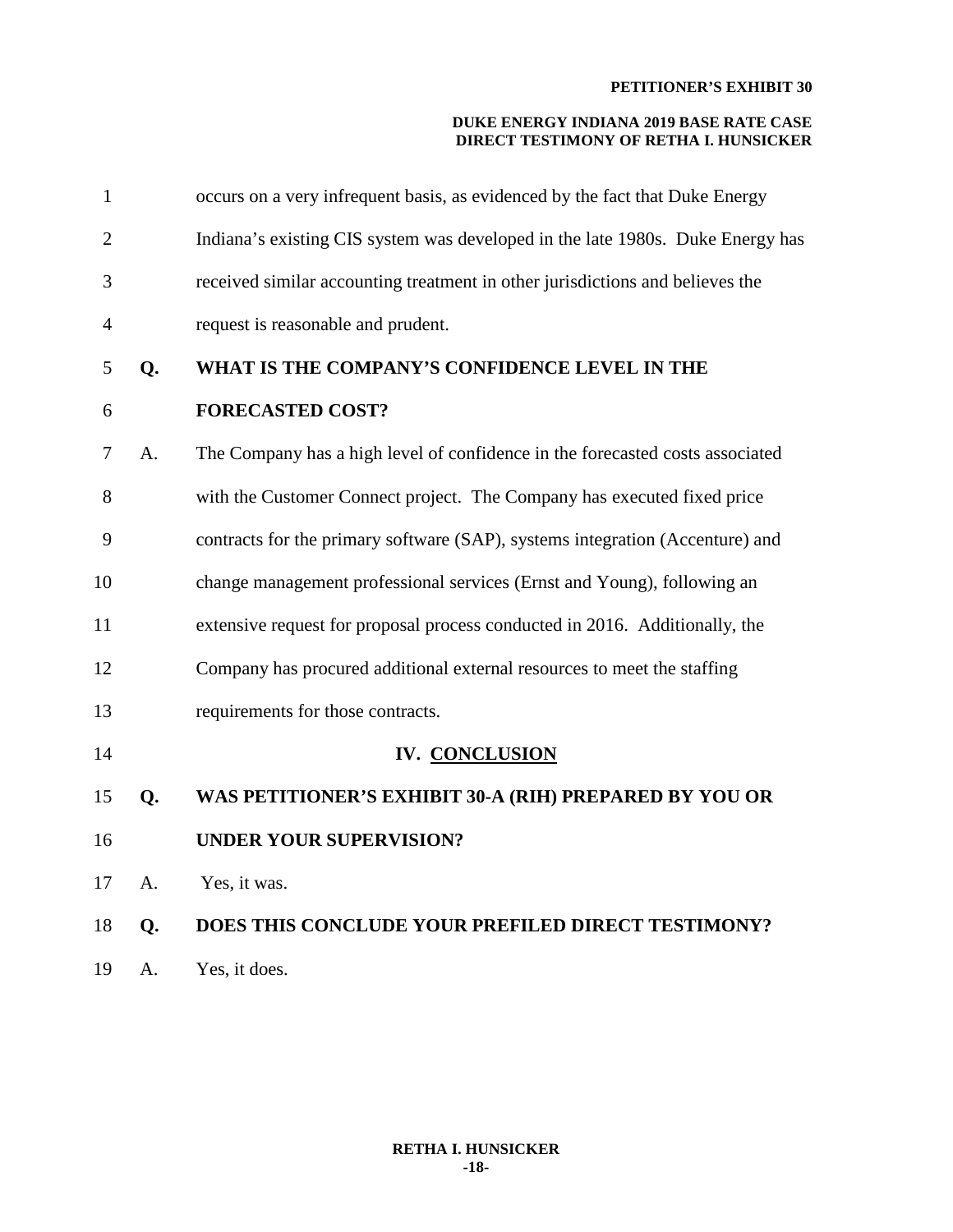#### **PETITIONER'S EXHIBIT 30-A (RIH) Duke Energy Indiana 2019 Base Rate Case**

#### **Page 1 of 5**



## **Billing summary** Account number **999 999 999**

| Previous amount due      | \$59.65  |
|--------------------------|----------|
| Payment received         | $-59.65$ |
| Current electric charges | 72.85    |
| Taxes                    | 5.10     |
| Total amount due Jan 2   | \$77.95  |

## **Your usage snapshot**

12-Month usage based on most recent history



| <b>Your Energy Bill</b> |  |
|-------------------------|--|
|                         |  |
|                         |  |

**Service address** 123 Main St Floyds Knob IN 47119

Bill date Dec 10, 2018 For service Nov 6 – Dec 7 31 days visit us at www.duke-energy.com<br>And the sense of the sense of the sense of the sense of the sense of the sense of the sense of the sense of th

*page 1 of 2*

## S

Thank you for your on-time payment.

*Your current rate is Residential Service (RSN0).*

For a complete listing of all IN rates and riders, visit duke-energy.com/home/billing/rates.

Our community is stronger when neighbors help neighbors. Help a neighbor in need stay warm this winter with a contribution to Helping Hand. To donate, see the enclosed bill insert or go to duke-energy.com/Help.

| Current electric usage for meter number 999999999 |         |
|---------------------------------------------------|---------|
| Actual reading on Dec 7                           | 600     |
| Previous reading on Nov 6                         | - 83    |
|                                                   | 517 kWh |

Electric 517 756 7,094 591

Please return this portion with your payment. Thank you for your business



P.O. Box 1326 Charlotte NC 28201-1326 Account number **999 999 999** *by Jan 2*

000549 0000024295 o4pdboodglobehedgh4da4me4004Pegdlbg【签



**Sally Sample** 123 Main St Floyds Knob IN 47119-9003 P.O. Box 1326 **Sally Sample** Charlotte NC 28201-1326

**Amount due**

**\$ 77.95**

### սկսիսակիկակրի<mark>դկրիրակիկիկակից</mark>

an 2 **b** will increase to \$80.14.

Mail your payment at least 7 days before the due date or pay instantly at *duke-energy.com/billing.*  Late payments are subject to a 3% late charge.

would take 100 hours to use 1 kWh.

A kilowatt-hour (kWh) is a measure of the energy used by a 1,000-watt appliance in one hour. A 10-watt LED lightbulb

09880389 0 9752709 1 0000011588 6 0000011588 6 0000011588 6

 **\$ Amount enclosed** 

*To help others with a contribution to Helping Hand Fund, add here.* 

*After Jan 2, the amount due*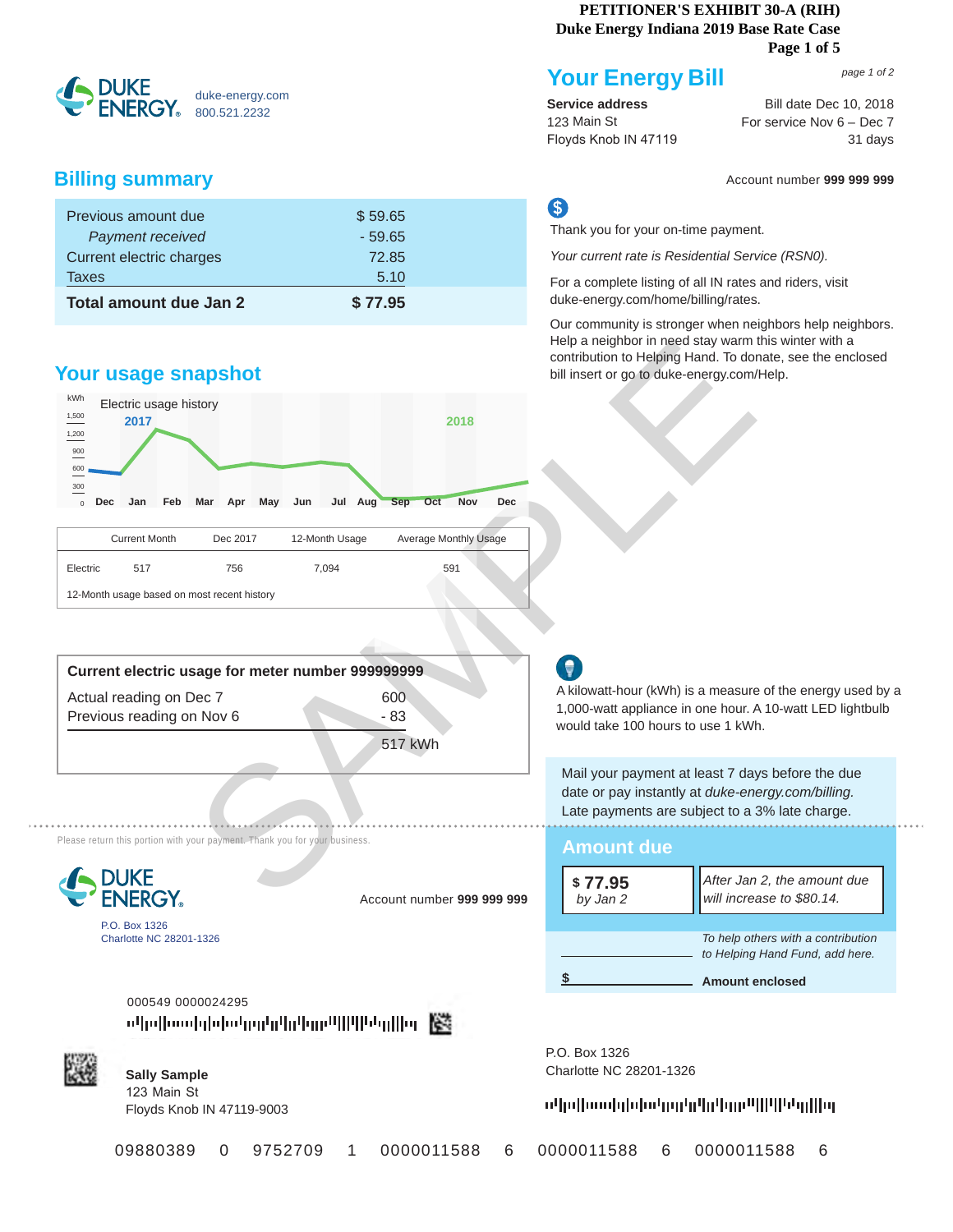#### **PETITIONER'S EXHIBIT 30-A (RIH) Duke Energy Indiana 2019 Base Rate Case Page 2 of 5**



Visit us at www.duke-energy.com *page 2 of 2* Account number **999 999 999**

## **We're here for you**

| <b>Report an emergency</b><br>Online<br>Call | duke-energy.com/outages<br>800.343.3525                                                                                                                                                                                                                                                                        | Your next meter reading: Jan<br>Please be sure we can safely a<br>actual readings. Don't worry if y                                                                                                                                                                                                                                                                                       |  |
|----------------------------------------------|----------------------------------------------------------------------------------------------------------------------------------------------------------------------------------------------------------------------------------------------------------------------------------------------------------------|-------------------------------------------------------------------------------------------------------------------------------------------------------------------------------------------------------------------------------------------------------------------------------------------------------------------------------------------------------------------------------------------|--|
|                                              | duke-energy.com/billing<br>duke-energy.com/autodraft<br>800.521.2232<br>P.O. Box 1326<br>Charlotte, NC 28201-1326<br>duke-energy.com/locations                                                                                                                                                                 | flashes eights from time to time<br>of the energy measuring proces<br>Your electric service may be<br>payment is past due<br>If payment for your electric serv<br>may begin disconnection proce<br>is disconnected because of a m<br>must pay your past-due balance<br>reconnection fee, before your s<br>reconnected. The reconnection<br>the fee is \$100. A security depo<br>required. |  |
|                                              | duke-energy.com/paperless<br>duke-energy.com/my-account<br>duke-energy.com/my-account                                                                                                                                                                                                                          |                                                                                                                                                                                                                                                                                                                                                                                           |  |
|                                              |                                                                                                                                                                                                                                                                                                                | When you pay by check<br>We may process the payment a<br>convert it into a one-time electro                                                                                                                                                                                                                                                                                               |  |
|                                              | duke-energy.com<br>800.521.2232<br>7.1.1                                                                                                                                                                                                                                                                       |                                                                                                                                                                                                                                                                                                                                                                                           |  |
|                                              | duke-energy.com/xxxx<br>800.521.2232                                                                                                                                                                                                                                                                           |                                                                                                                                                                                                                                                                                                                                                                                           |  |
|                                              | Convenient ways to pay your bill<br>Automatically from your bank account<br>Speedpay (fee applies)<br>Help managing your account<br>Register for free paperless billing<br>Update your account information<br><b>Correspond with Duke Energy</b><br><b>Contact Duke Energy</b><br>For hearing impaired TDD/TTY | Request the condensed or detailed bill format                                                                                                                                                                                                                                                                                                                                             |  |

#### **Important to know**

#### **Your next meter reading: Jan 10**

lease be sure we can safely access your meter for ctual readings. Don't worry if your digital meter ashes eights from time to time. That's a normal part f the energy measuring process.

#### **Your electric service may be disconnected if your payment is past due**

payment for your electric service is past due, we hay begin disconnection procedures. If your service disconnected because of a missed payment, you must pay your past-due balance in full, plus a econnection fee, before your service will be econnected. The reconnection fee is \$25. After hours he fee is \$100. A security deposit may also be equired.

#### **When you pay by check**

We may process the payment as a regular check or convert it into a one-time electronic check payment.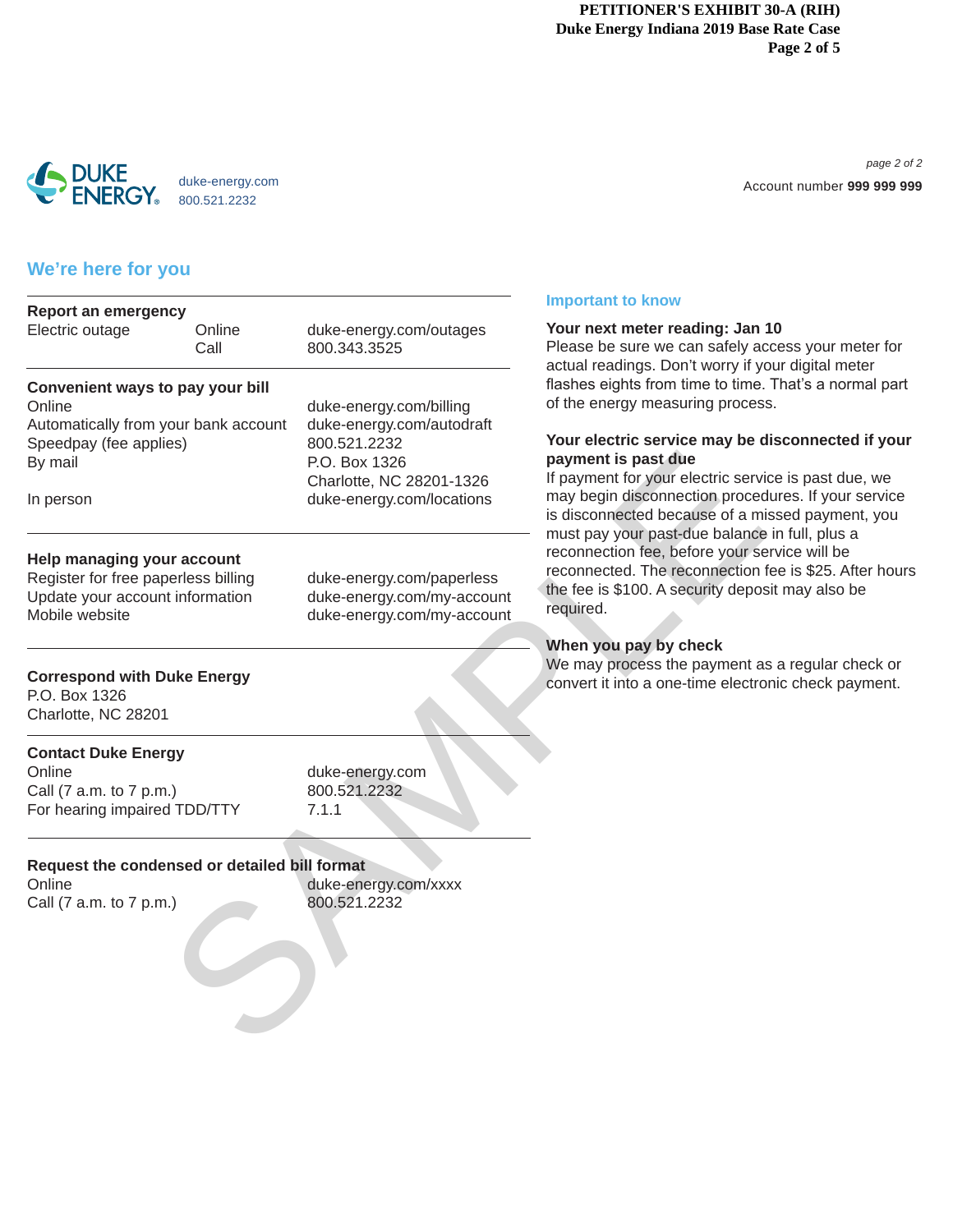#### **PETITIONER'S EXHIBIT 30-A (RIH) Duke Energy Indiana 2019 Base Rate Case**

**Page 3 of 5**

**SPUKE** duke-energy.com 800.521.2232

## **Billing summary** Account number **999 999 999**

| Total amount due Jan 2   | \$77.95  |  |
|--------------------------|----------|--|
| Current electric charges | 77.95    |  |
| Payment received         | $-59.65$ |  |
| Previous amount due      | \$59.65  |  |

## **Your usage snapshot**



| Current electric usage for meter number 999999999    |              |  |
|------------------------------------------------------|--------------|--|
| Actual reading on Dec 7<br>Previous reading on Nov 6 | 600<br>$-83$ |  |
|                                                      | 517 kWh      |  |

A kilowatt-hour (kWh) is a measure of the energy used by a 1,000-watt appliance in one hour. A 10-watt LED lightbulb would take 100 hours to use 1 kWh.

**Mail your payment at least 7 days before the due date** or pay instantly at *duke-energy.com/billing.*  Late payments are subject to a 3% late charge. . . . . . . . . .

| <b>Amount due</b>    |                                                                                                 |
|----------------------|-------------------------------------------------------------------------------------------------|
| $$77.95$<br>by Jan 2 | After Jan 2, the amount due<br>will increase to \$80.14.                                        |
|                      | To help others with a contribution<br>to Helping Hand Fund, add here.<br><b>Amount enclosed</b> |

P.O. Box 1326 **Sally Sample** Charlotte NC 28201-1326

ոկոիսաիլիիսկրիրկրիային կազմին կար

000549 0000024295 페페wwbbbbbgghthhppmmmmlhbomllor ||<



P.O. Box 1326 Charlotte NC 28201-1326

**DUKE** 

**Sally Sample** 123 Main Street Floyds Knob IN 47119-9003

Please return this portion with your payment. Thank you for your business.

09880389 0 9752709 1 0000011588 6 0000011588 6 0000011588 6

Account number **999 999 999** *by Jan 2*

*page 1 of 3*

**Service address** 123 Main St Floyds Knob IN 47119

**Your Energy Bill**

Bill date Dec 10, 2018 address and Bill date Dec 10, 2018<br>St For service Nov 6 – Dec 7 31 days

## S

Thank you for your on-time payment.

Our community is stronger when neighbors help neighbors. Help a neighbor in need stay warm this winter with a contribution to Helping Hand. To donate, see the enclosed bill insert or go to duke-energy.com/Help.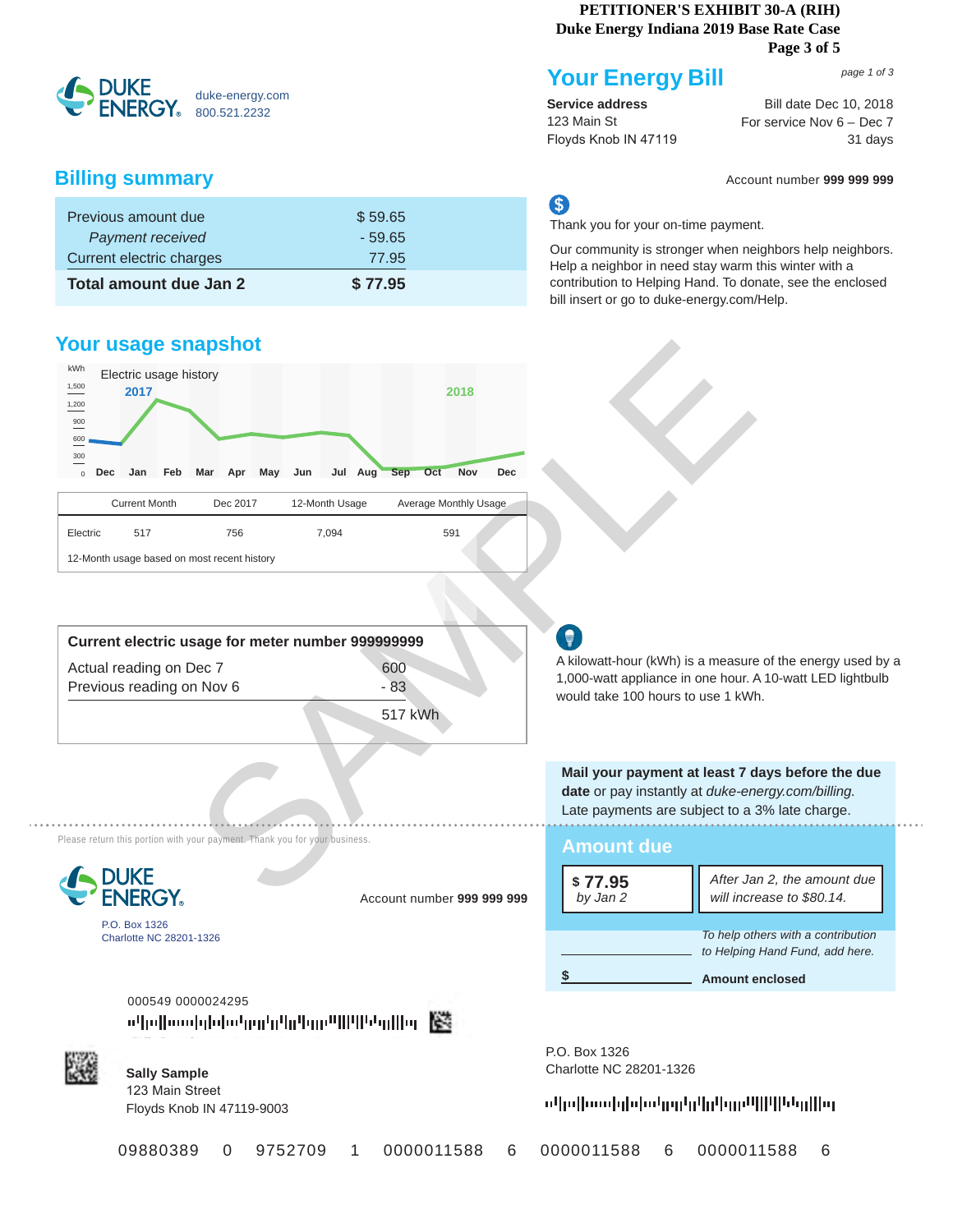#### **PETITIONER'S EXHIBIT 30-A (RIH) Duke Energy Indiana 2019 Base Rate Case Page 4 of 5**



Visit us at www.duke-energy.com *page 2 of 3* Account number **999 999 999**

## **We're here for you**

| Your next meter reading: Jan<br>Please be sure we can safely a<br>actual readings. Don't worry if y<br>flashes eights from time to time<br>of the energy measuring proces<br>Your electric service may be<br>payment is past due<br>If payment for your electric serv<br>may begin disconnection proce<br>is disconnected because of a m<br>must pay your past-due balance<br>reconnection fee, before your se<br>reconnected. The reconnection<br>the fee is \$100. A security depo<br>required. |  |                                                                                             |
|---------------------------------------------------------------------------------------------------------------------------------------------------------------------------------------------------------------------------------------------------------------------------------------------------------------------------------------------------------------------------------------------------------------------------------------------------------------------------------------------------|--|---------------------------------------------------------------------------------------------|
|                                                                                                                                                                                                                                                                                                                                                                                                                                                                                                   |  | When you pay by check<br>We may process the payment a<br>convert it into a one-time electro |
|                                                                                                                                                                                                                                                                                                                                                                                                                                                                                                   |  |                                                                                             |
|                                                                                                                                                                                                                                                                                                                                                                                                                                                                                                   |  |                                                                                             |
|                                                                                                                                                                                                                                                                                                                                                                                                                                                                                                   |  |                                                                                             |

#### **Important to know**

#### **Your next meter reading: Jan 10**

lease be sure we can safely access your meter for ctual readings. Don't worry if your digital meter ashes eights from time to time. That's a normal part f the energy measuring process.

#### **Your electric service may be disconnected if your payment is past due**

payment for your electric service is past due, we hay begin disconnection procedures. If your service disconnected because of a missed payment, you must pay your past-due balance in full, plus a econnection fee, before your service will be econnected. The reconnection fee is \$25. After hours he fee is \$100. A security deposit may also be equired.

#### **When you pay by check**

We may process the payment as a regular check or convert it into a one-time electronic check payment.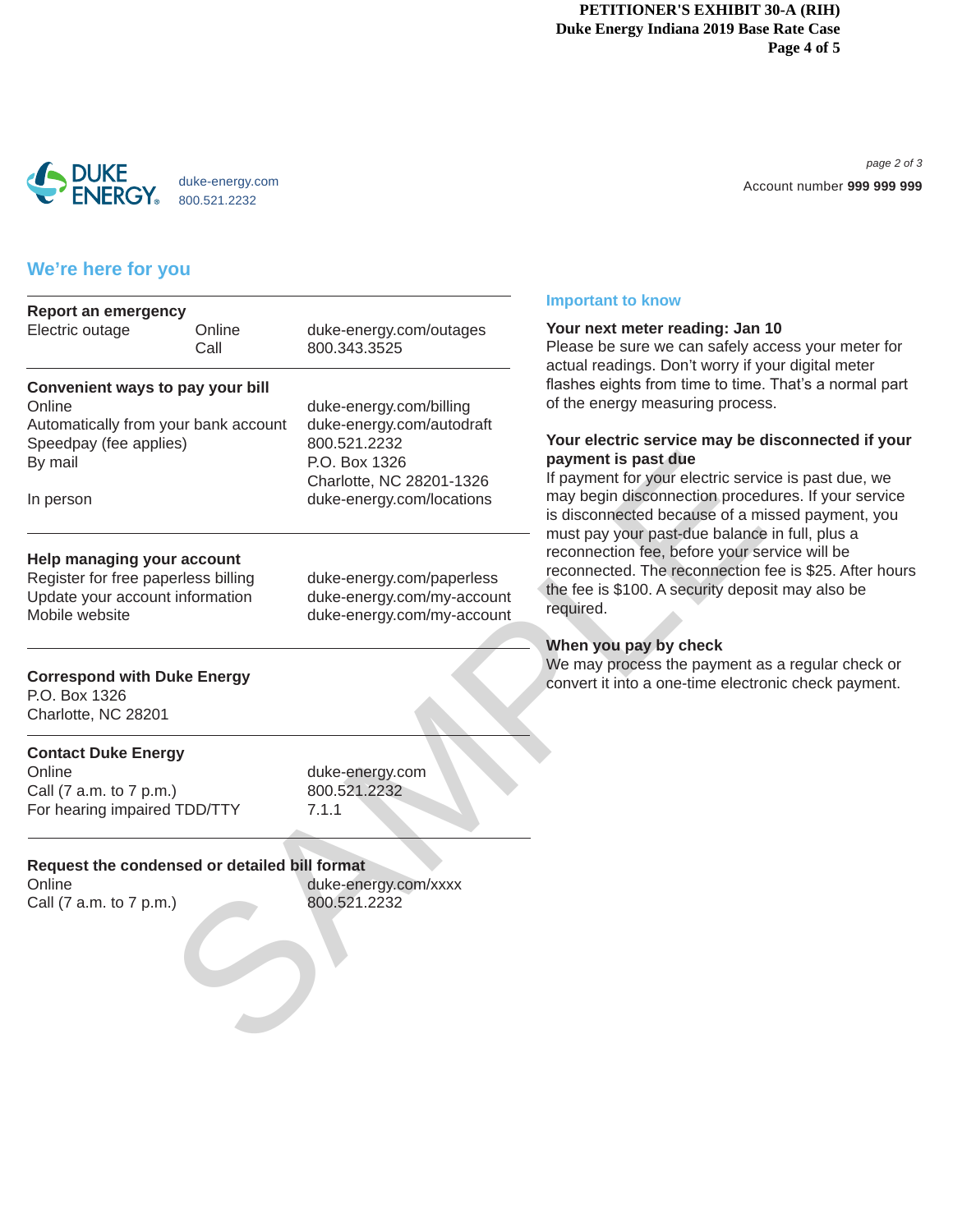#### **PETITIONER'S EXHIBIT 30-A (RIH) Duke Energy Indiana 2019 Base Rate Case Page 5 of 5**

*page 3 of 3* Account number **999 999 999**



# **Billing details – Electric**

| <b>Duke Energy delivery</b>            |         |            | Your current rate is Residential Sen                                           |
|----------------------------------------|---------|------------|--------------------------------------------------------------------------------|
| Monthly service charge                 | \$9.01  |            | For a complete listing of all IN rates<br>duke-energy.com/home/billing/rates   |
| Energy charge                          |         |            |                                                                                |
| 300 kWh @ \$0.08911600                 | 26.73   |            |                                                                                |
| 217 kWh @ \$0.05194800                 | 11.27   |            |                                                                                |
| <b>Riders</b>                          |         |            | Riders are costs to cover investmen<br>energy infrastructure or other addition |
| Rider 60 - Fuel                        |         |            |                                                                                |
| 517 kWh @ \$0.01569200                 | 8.11    |            |                                                                                |
| Rider 61 - Coal Gasification           |         |            |                                                                                |
| 517 kWh @ \$0.01481400                 | 7.66    |            |                                                                                |
| Rider 62 - Pollution Control           |         |            |                                                                                |
| 517 kWh @ \$0.00344400                 | 1.78    |            |                                                                                |
| Rider 63 - Emission Allowance          |         |            |                                                                                |
| 517 kWh @ - \$0.00001800               | $-0.01$ |            |                                                                                |
| Rider 65 - Infrastructure Improvement  |         |            |                                                                                |
| 517 kWh @ \$0.00366700                 | 1.90    |            |                                                                                |
| Rider 66-A - Energy Efficiency Revenue |         |            |                                                                                |
| 517 kWh @ \$0.00383700                 | 1.98    |            |                                                                                |
| Rider 67 - Cinergy Merger Credit       |         |            |                                                                                |
| 517 kWh @ - \$0.00101500               | $-0.52$ |            |                                                                                |
| Rider 68 - Midwest System Operator     |         |            |                                                                                |
| 517 kWh @ \$0.00194300                 | 1.00    |            |                                                                                |
| Rider 70 - Reliability                 |         |            |                                                                                |
| 517 kWh @ \$0.00064200                 | 0.33    |            |                                                                                |
| Rider 71 - Clean Coal                  |         |            |                                                                                |
| 517 kWh @ \$0.00658000                 | 3.40    |            |                                                                                |
| Rider 72 - Federally Mandated Cost     |         |            |                                                                                |
| 517 kWh @ \$0.00004700                 | 0.02    |            |                                                                                |
| Rider 73 - Renewable Energy            |         |            |                                                                                |
| 517 kWh @ \$0.00036400                 | 0.19    |            |                                                                                |
| Total electric charges                 |         | \$72.85    |                                                                                |
| Indiana state tax                      | 5.10    |            |                                                                                |
| <b>Total taxes</b>                     |         | $+$ \$5.10 |                                                                                |
| <b>Current electric charges</b>        |         | 77.95      |                                                                                |
|                                        |         |            |                                                                                |

*If rate is Residential Service (RSN0).* lete listing of all IN rates and riders, visit y.com/home/billing/rates. costs to cover investments in improving the astructure or other additional expenses.